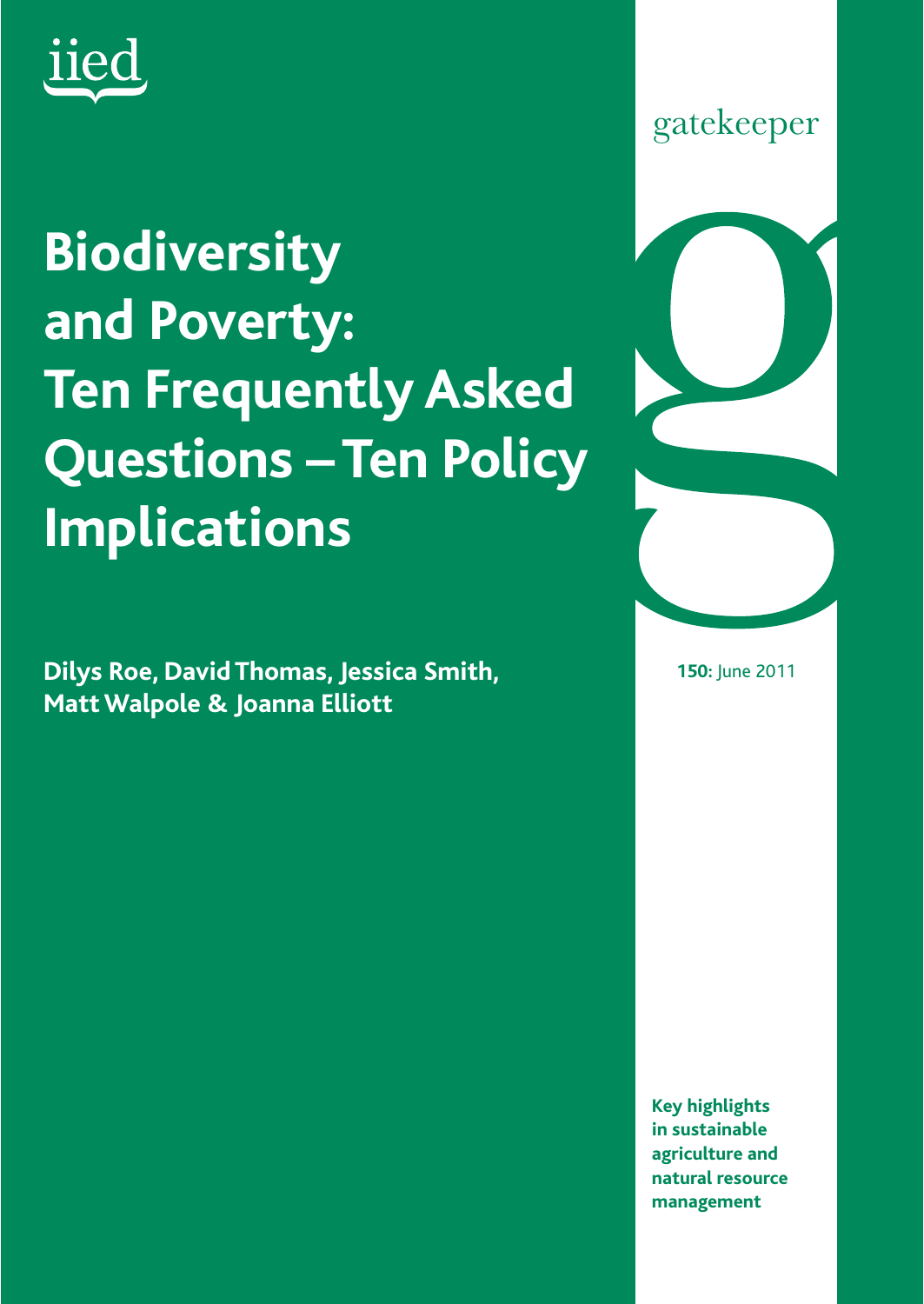This paper is intended to stimulate discussion about the linkages between biodiversity, conservation and poverty reduction. What do we know, what do we not know, and what do we need to know? These ten questions provide a quick—hence simplistic—insight into a complicated and convoluted issue. We would therefore be very interested in your feedback. Are these the right questions? And the right answers? What else should we be asking—and trying to answer—to better understand (and enhance) the biodiversity-poverty relationship? Please send your ideas to  $\text{pclg}(\hat{\theta})$  and  $\text{cm}$  and  $\text{cm}$  out more about this subject visit the Poverty and Conservation Learning Group website: www.povertyandconservation.info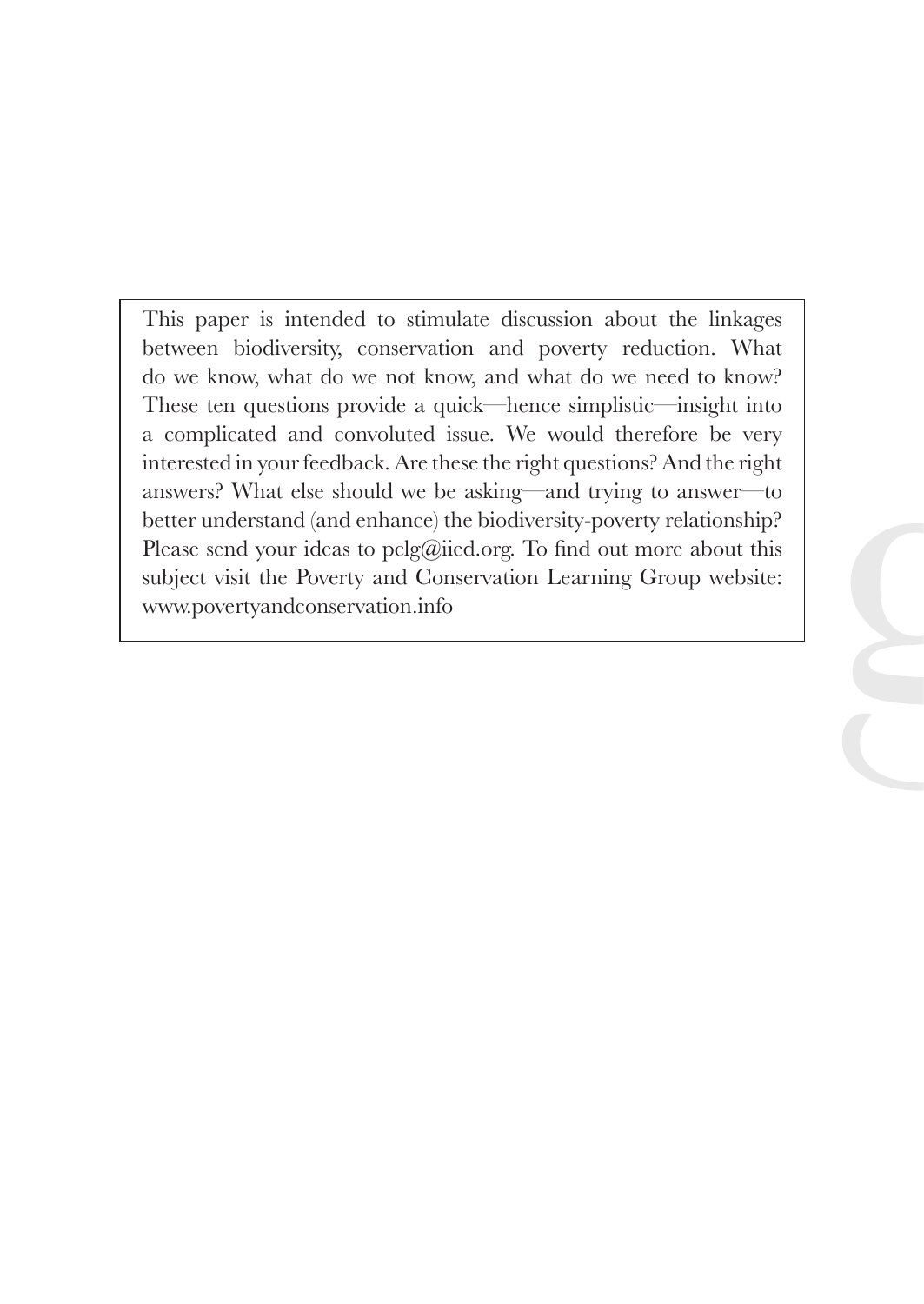**The gatekeeper series** of the Natural Resources Group at IIED is produced by the Food and Agriculture Team. The series aims to highlight key topics in the field of sustainable natural resource management. Each paper reviews a selected issue of contemporary importance and draws preliminary conclusions for development that are particularly relevant for policymakers, researchers and planners. References are provided to important sources and background material. The series is published three times a year and is supported by the Swedish International Development Cooperation Agency (Sida). The views expressed in this paper are those of the author(s), and do not necessarily represent those of the International Institute for Environment and Development (IIED), the Swedish International Development Cooperation Agency (Sida) or any of their partners.

**Dilys Roe** is a senior researcher at the International Institute for Environment and Development (IIED) where the focus of her work is on biodiversity-poverty linkages. Contact: dilys.roe@iied.org

**David Thomas** is Head of Communities and Livelihoods at the BirdLife International Secretariat in Cambridge, UK, where he leads on development and co-ordination of BirdLife's Local Conservation Group approach. Contact: david.thomas@birdlife.org

**Jessica Smith** is the Senior Programme Officer for Land and Livelihoods at the UNEP World Conservation Monitoring Centre (UNEP-WCMC), where she focuses primarily on drylands development and biodiversity-development mainstreaming. Contact: Jessica. Smith@unep-wcmc.org

**Matt Walpole** is head of the Ecosystem Assessment Programme at the UNEP-WCMC and has worked extensively at the interface between livelihoods, biodiversity and poverty alleviation. Contact: Matt.Walpole@unep-wcmc.org

**Joanna Elliott** is Vice President for Program Design at African Wildlife Foundation (AWF) where she works on linkages between biodiversity conservation, livelihoods and climate change. Contact: jelliott@awf.org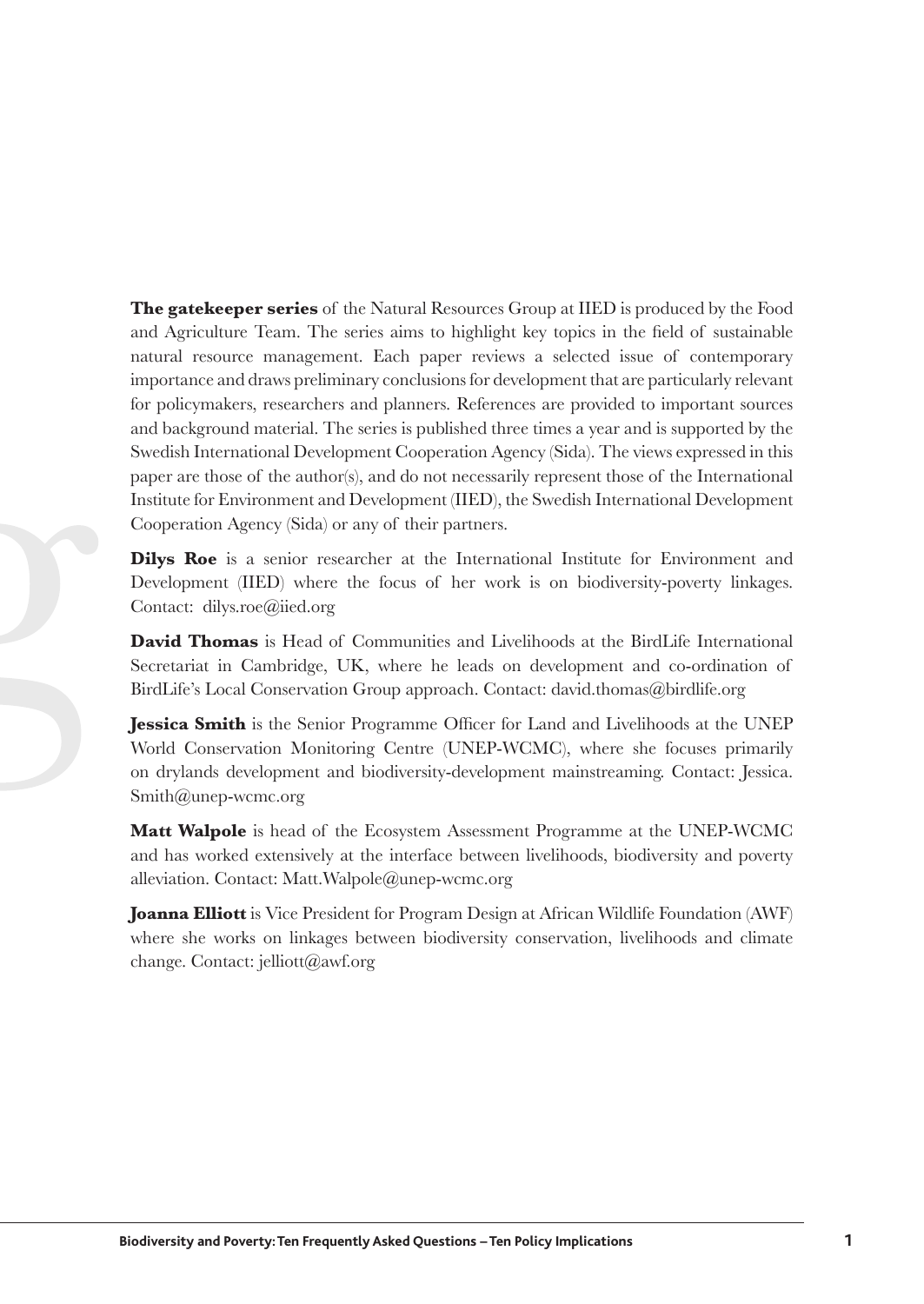# Executive Summary

| poverty reduction are two of the most pressing global challenges of our time. But could the solutions to these challenge<br>be mutually reinforcing? Parties to the Convention on Biological Diversity (CBD) have long called for improved integration of these two issue<br>However there is a diversity of opinion as to the nature and scale of biodiversity conservation-poverty reduction links, a vast number of claims an<br>counter-claims, and often very patchy evidence on which to base assertions. This paper aims to cut through the confusion by providing answers to 1 | POLICY IMPLICATIONS | Absolute clarity is needed on how different definitions of poverty and bio-<br>diversity, as well as conservation and others, are being used and interpret-<br>ed in different contexts to ensure that complex issues are not confused<br>and misrepresented.                                                                                            | would be valuable. In many cases its contribution to poverty reduction has<br>tended to be overstated but its major contribution to poverty prevention<br>Greater policy attention to how biodiversity can help prevent poverty<br>has been somewhat overlooked. | important for food and medicines and to 'intangible' biodiversity such as<br>threatened habitats. Ensuring that as much attention is given to species<br>soil microbes, invertebrates, and plant genetic resources would increase<br>International conservation efforts often target endangered species or<br>the relevance of conservation to the poor.                                                             | poor people are not denied access to the biodiversity-based goods and ser-<br>the components of biodiversity on which poor people's resilience is based.<br>conserving biodiversity in the places where poor people live, ensuring that<br>vices on which they depend, and putting in place policies which conserve<br>Ensuring that conservation contributes to poverty alleviation means |
|----------------------------------------------------------------------------------------------------------------------------------------------------------------------------------------------------------------------------------------------------------------------------------------------------------------------------------------------------------------------------------------------------------------------------------------------------------------------------------------------------------------------------------------------------------------------------------------|---------------------|----------------------------------------------------------------------------------------------------------------------------------------------------------------------------------------------------------------------------------------------------------------------------------------------------------------------------------------------------------|------------------------------------------------------------------------------------------------------------------------------------------------------------------------------------------------------------------------------------------------------------------|----------------------------------------------------------------------------------------------------------------------------------------------------------------------------------------------------------------------------------------------------------------------------------------------------------------------------------------------------------------------------------------------------------------------|--------------------------------------------------------------------------------------------------------------------------------------------------------------------------------------------------------------------------------------------------------------------------------------------------------------------------------------------------------------------------------------------|
| frequently asked questions (FAQs) and highlighting the resulting policy implications.<br>Executive Summary                                                                                                                                                                                                                                                                                                                                                                                                                                                                             | ER<br>ANSWI         | earth - but is often used in a narrower context of species or natural<br>There are many definitions and no agreement on the exact mean-<br>resources. Poverty relates to absolute or relative levels of human<br>ing of either term. Biodiversity relates to the diversity of life on<br>deprivation - but is often equated solely with a lack of money. | more commonly it plays a vital role as a social safety net preventing<br>Biodiversity can be a route out of poverty for some people, but<br>people falling into- or further into-poverty.                                                                        | range of resources is essential as a risk management strategy<br>in different ways or different contexts. The relative abundance-or<br>Different components and attributes of biodiversity are important<br>is often the critical in the short term, but over the longer term a<br>availability-of a comparatively limited set of natural resources<br>and for maintaining the flow of critical services.<br>diverse | ited ability to purchase alternatives (e.g., food, medicines, insurance).<br>but poor people are more directly dependent, because of their lim-<br>Yes. We all ultimately depend on biodiversity in its broadest sense,                                                                                                                                                                    |
| Biodiversity conservation and                                                                                                                                                                                                                                                                                                                                                                                                                                                                                                                                                          | QUESTION            | 1. What is biodiversity,<br>and what is poverty?                                                                                                                                                                                                                                                                                                         | biodiversity relevant<br>2. In what ways is<br>to poor people?                                                                                                                                                                                                   | nents and attributes<br>of biodiversity are<br>important to poor<br>3. Which compo-<br>people?                                                                                                                                                                                                                                                                                                                       | more on biodiversity<br>than other people?<br>4. Do the poor rely                                                                                                                                                                                                                                                                                                                          |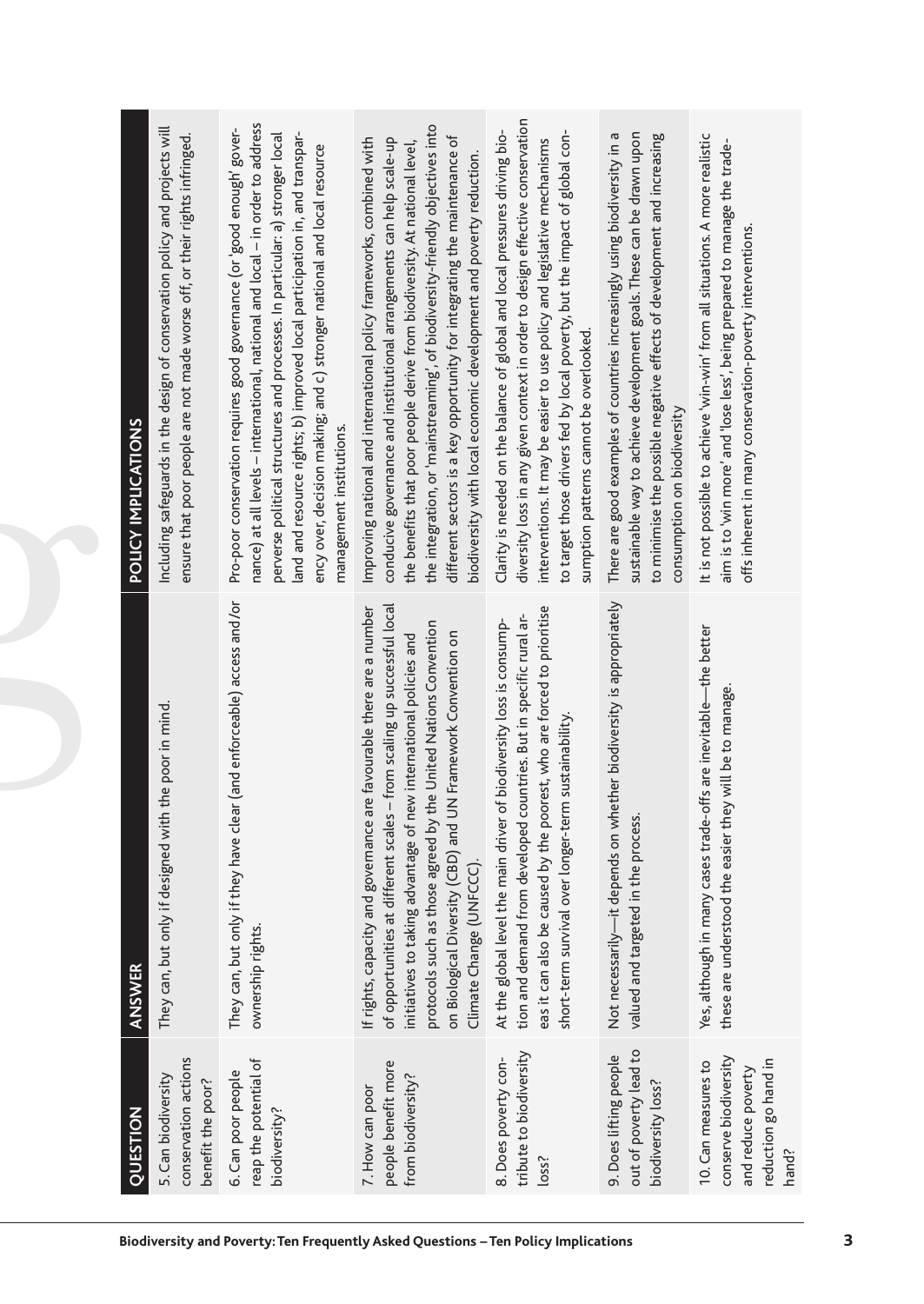**4** gatekeeper 150: June 2011

 $\tilde{\mathbf{r}}$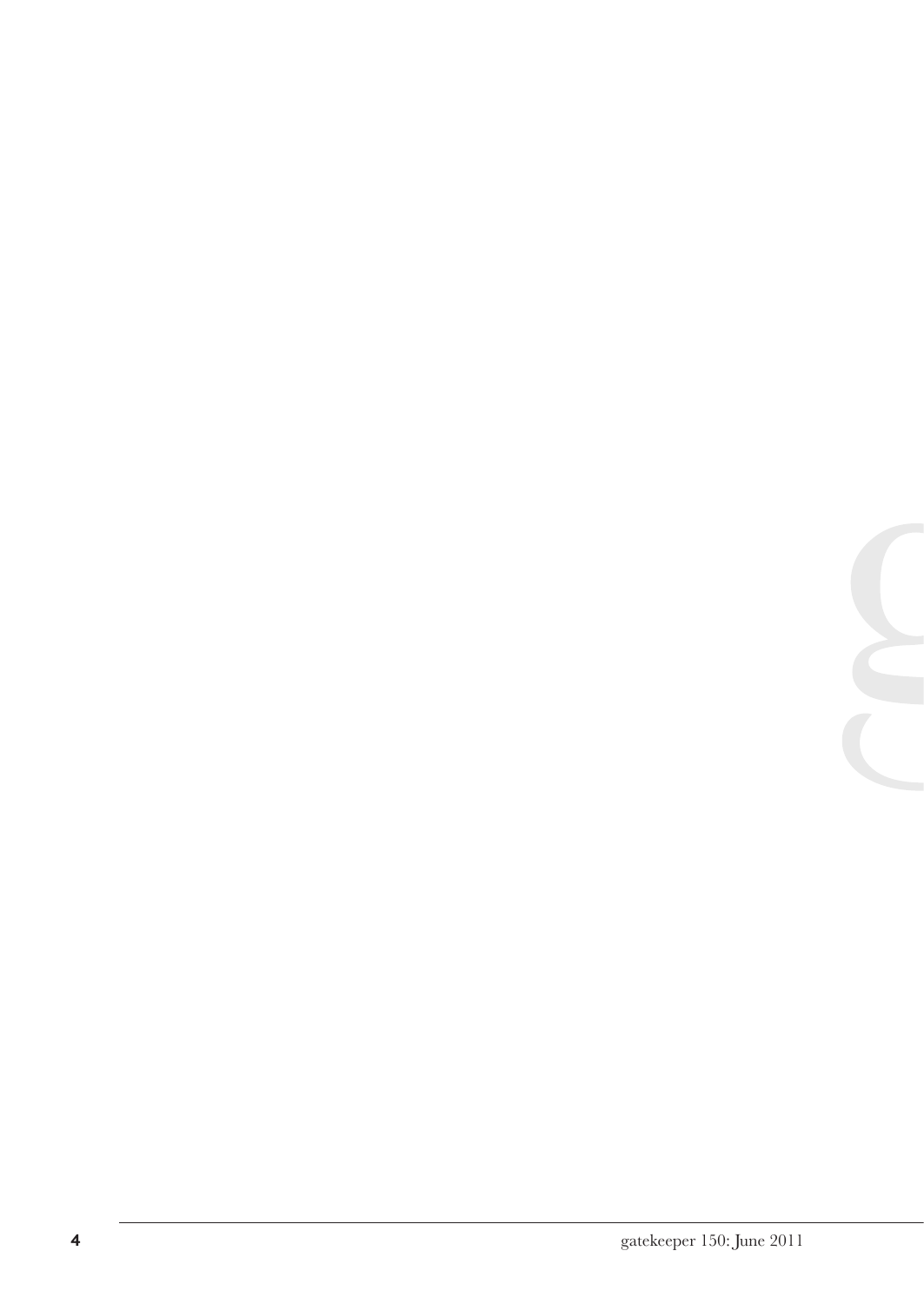# **Biodiversity and Poverty: Ten Frequently Asked Questions – Ten Policy Implications**

## **Dilys Roe, David Thomas, Jessica Smith, Matt Walpole & Joanna Elliott**

Every year the world spends around US\$126 billion of official aid tackling global poverty.<sup>1</sup> It also spends between US\$8 and 12 billion on addressing biodiversity loss. In neither case are these resources considered to be sufficient to solve these global challenges, a task only made harder by the effects of climate change and associated natural disasters. But what if the solutions to these challenges were mutually reinforcing? On practical grounds alone, around the world the richest areas of biodiversity often tend to overlap with some of the poorest human populations. Furthermore, evidence already suggests that healthy environments are often more resilient to climate change, whilst poor people are often more vulnerable (IPCC, 2007). If poverty alleviation and biodiversity conservation could help to meet each other's goals then the global efforts to achieve them, and to buffer the world against climate change, could be much more efficient and effective.

A high level meeting at the September 2010 UN General Assembly noted that *"preserving biodiversity is inseparable from the fight against poverty"* (UN General Assembly, 2010). But in practice this is a hotly debated topic. There is a diversity of opinion as to the nature and scale of biodiversity conservation-poverty reduction links and the most appropriate ways to enhance them. There are also many generalisations and assumptions about these links. As a result there are usually more questions than answers, and plenty of confusion.

This paper aims to cut through the confusion by providing answers to 10 frequently asked questions about the links between biodiversity conservation and poverty alleviation:

- 1. What is biodiversity, and what is poverty?
- 2. In what ways is biodiversity relevant to poor people?

<sup>1</sup> Official data from the OECD (Organisation for Economic Co-operation and Development): www.oecd.org/document/0,33 43,en\_2649\_34447\_44981579\_1\_1\_1\_1,00.html, accessed 20 April 2011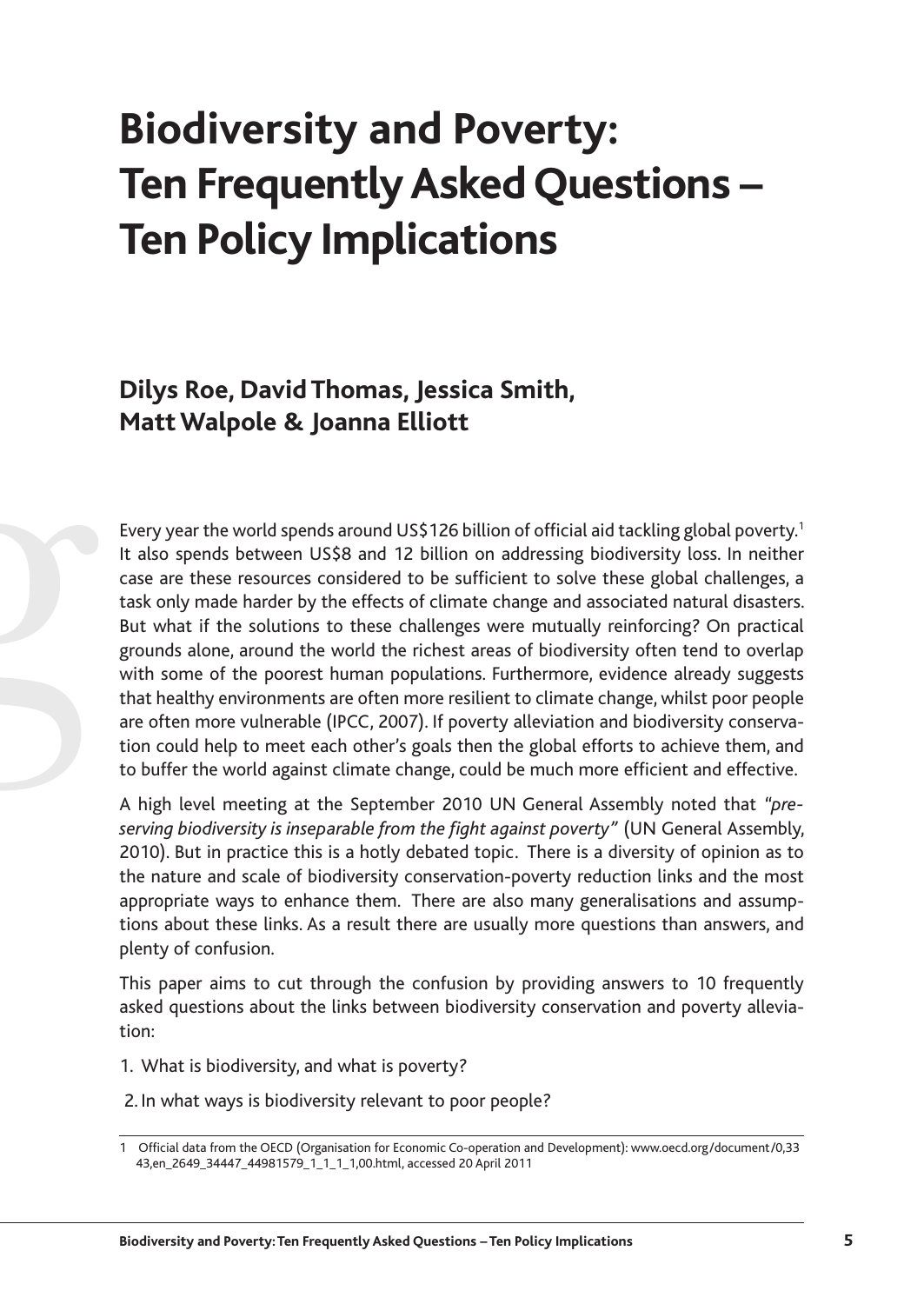- 3. Which components and attributes of biodiversity are most important to the poor?
- 4. Do the poor rely more on biodiversity than other people?
- 5. Can biodiversity conservation actions benefit the poor?
- 6. Can poor people reap the potential of biodiversity?
- 7. How can poor people benefit more from biodiversity?
- 8. Does poverty contribute to biodiversity loss?
- 9. Does lifting people out of poverty lead to the loss of biodiversity?

10.Can measures to conserve biodiversity and reduce poverty reduction go hand in hand?

While many of these questions do not have straightforward answers, our aim is to indicate where the weight of evidence is pointing. This paper draws predominantly on a number of international studies that have reviewed the evidence base, as well as our own experience and that of a number of experts who participated in a conference on this theme in 2010 (Roe, Walpole and Elliott, 2010).<sup>2</sup> Key references provide sources of further information to support our answers. More detailed insights into specific aspects of the conservation-poverty relationship are provided in the two other *Gatekeeper* papers published alongside this one (Elliott and Sumba, 2011; Thomas, 2011) which explore the role of conservation enterprise and of local organisations in linking conservation and poverty reduction.

## **Q1: What is biodiversity, and what is poverty?**

A1: **Biodiversity** is a scientific term used to describe the variety of life, the sum total of the Earth's living resources. It is the variability among living organisms from all sources, including diversity within species, between species and of ecosystems (CBD, 1993). It is this variety, as well as the complex, dynamic relationships between its components, that makes biodiversity so important and so much more than simply a list of species. In the short term variety provides us with more options – different species that might be useful medicines or foods; different crop varieties that can adapt to different soil types or different climates. It also provides us with an effective risk management strategy – if one crop or genetic strain is wiped out by disease there are others to fill its place; if one pollinating insect species declines, others are available. It can also underpin the delivery of a number of other 'ecosystem services' upon which humankind depends. Soil fertility, breakdown and absorption of pollutants, water quality and supply are just some examples (discussed further in A3).

Biodiversity *conservation* can be taken to mean the protection, maintenance and/or restoration of living natural resources to ensure their survival over the long term. But it is variously defined depending on different values, objectives and world views. These vary from place to place, culture to culture and even individual to individual. The way in which biodiversity is conserved also varies hugely from place to place—from strict preservation to commercial consumptive use—with much debate about the relative merits and effectiveness of these different approaches.

<sup>2</sup> See http://povertyandconservation.info/en/meeting\_7.php for details.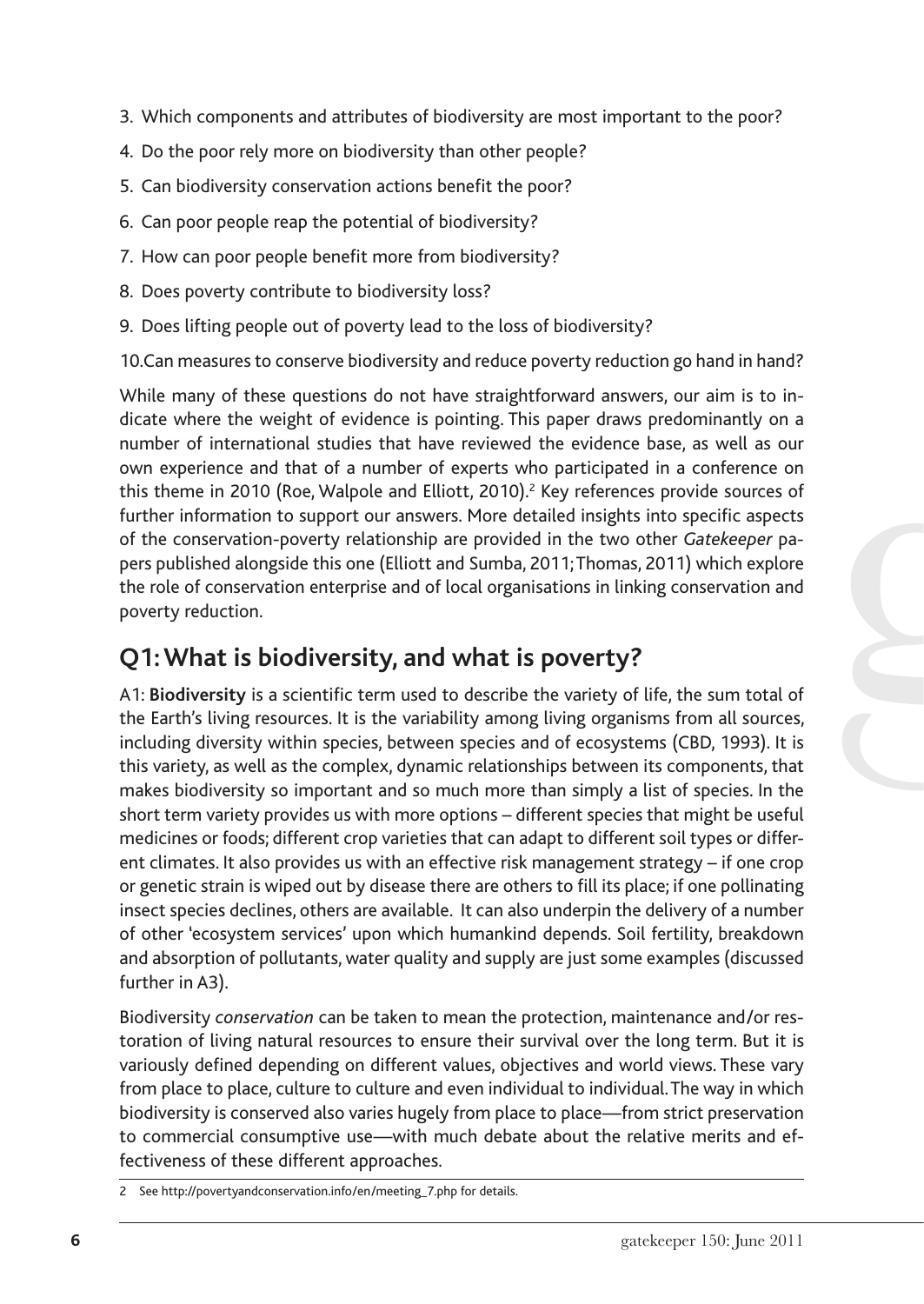**Poverty** is another term with many different definitions (Box 1). The simplest usually relate to some level of material wealth – for example the Millennium Development Goal to *"eradicate extreme poverty"* refers to more than a billion people whose income is less than US \$1 a day. However, poor people often do not define themselves in cash income terms – indeed the concept of cash is completely meaningless for some indigenous communities who live outside of the cash economy. In many cases, issues such as power and voice, opportunity and a healthy environment are valued more highly than money. It has therefore become increasingly recognised that poverty is multi-dimensional, and according to the Development Assistance Committee of the Organisation for Economic Co-operation and Development (OECD), *"The dimensions of poverty cover distinct aspects of human capabilities: economic (income, livelihoods, decent work), human (health, education), political (empowerment, rights, voice), socio-cultural (status, dignity) and protective (insecurity, risk, vulnerability)"* (OECD, 2001).

#### **Box 1: Poverty alleviation, reduction and prevention – what's the difference?**

**'Poverty reduction' implies lifting people beyond a defined poverty line—transforming them from poor to non-poor. But often poverty is alleviated (i.e. some of the symptoms of poverty are addressed but people are not actually transformed from poor to non-poor) or it is prevented (i.e. people are prevented from falling into – or further into – poverty) rather than actually being reduced (Figure 1).**



**Figure 1: Poverty reduction, alleviation and prevention** 

#### Source: adapted from King and Palmer, 2007

\* The poverty line, or poverty threshold, is the minimum level of income or resources deemed necessary to achieve an adequate standard of living in a given country. In practice, it is a useful but somewhat arbitrary measurement. As with definitions of poverty itself, the definitions of poverty lines can vary widely, and poverty lines are set differently by different countries. Thus significant effort has been invested to identify the most appropriate measurements for given objectives or circumstances.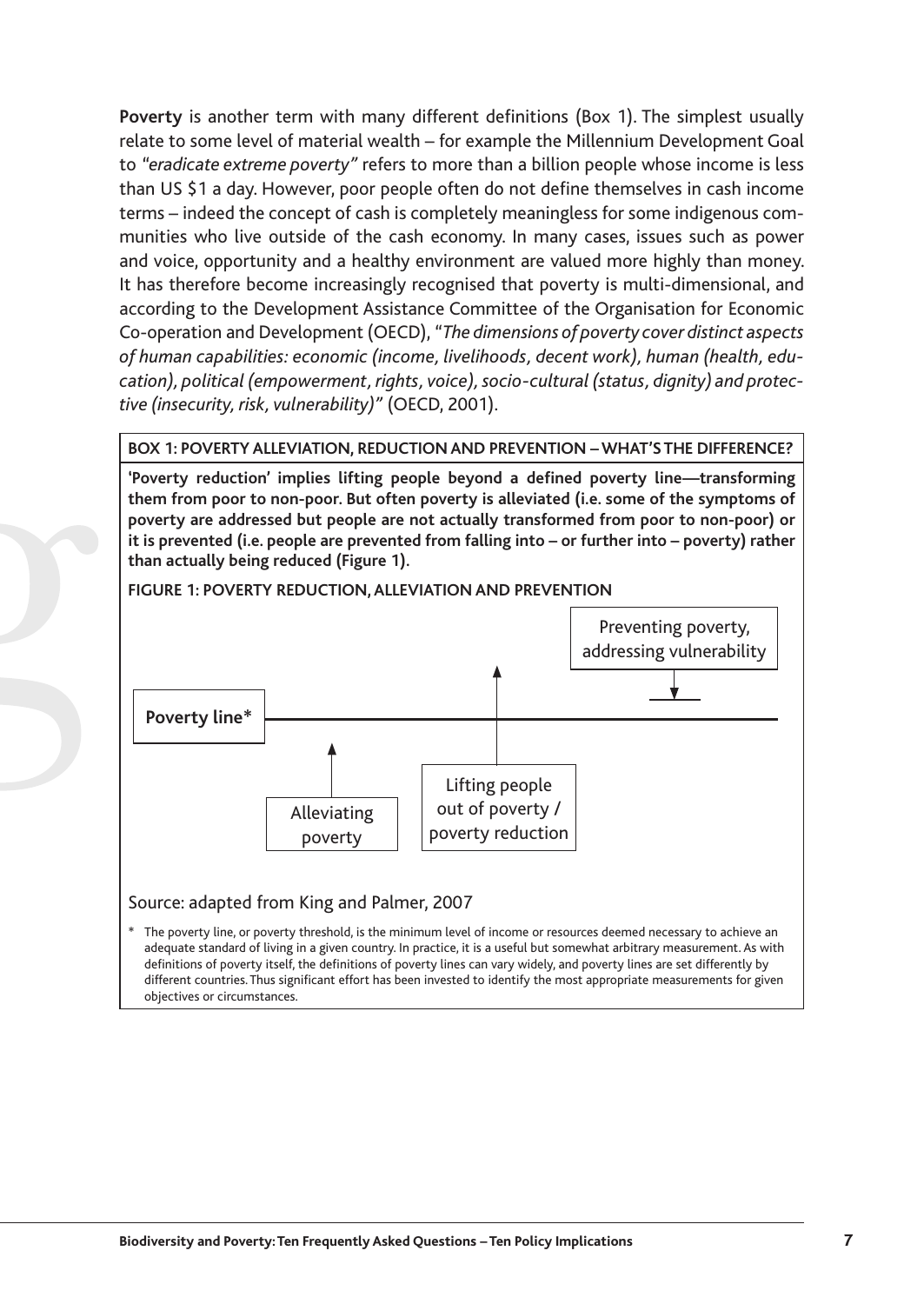# **Q2: In what ways is biodiversity relevant to poor people?**

**A2: Biodiversity can provide a route out of poverty for some people. More commonly, it plays a vital role as a social safety net preventing people falling into—or further into—poverty.** 

Billions of poor people living in rural areas of developing countries are directly dependent on biodiversity and ecosystem services for their day-to-day livelihoods and immediate survival. Biodiversity—or some elements of biodiversity—is often freely available and acts as a form of natural capital—particularly important for individuals and households with little financial or physical capital. Although the specific benefits vary from context to context and household to household, biodiversity can variously act as:

- An emergency lifeline: a measure of last resort, for example in times of failed harvests. The term 'famine food' accurately captures the role that some elements of biodiversity can play in this context.
- A social safety net: a 'natural health service' providing food, medicines, clean water and so on. It also acts as a natural insurance policy or risk management strategy, extending options when crops fail or when fisheries are depleted. The safety net role of biodiversity is of particular significance in the context of climate change, helping to build both ecological and social resilience.
- A stepping stone out of poverty: a source of income generation and jobs through trade, tourism, food production for example.

In other cases, however, dependence on biodiversity can be a poverty trap for poor people (Roe, 2010). While it is clear that the poor make extensive use of natural resources that are freely available to them, the *poorest of the poor* can lose access to, or be actively excluded from, the most valuable resources (such as charismatic wildlife, timber and other tradeable commodities) or lack the means to derive benefits from them – such as processing, marketing and transport. Where rights, access and relations of power over resources disadvantage the poor, this can trap the poorest in low value extractive uses, unable to make the transition out of this resource-dependent mode. A livelihood dependent on low-value biodiversity can thus reproduce or reinforce existing patterns of poverty.

## **Q3: Which components and attributes of biodiversity are important to poor people?**

#### **A3: Different components and attributes of biodiversity are important in different ways or different contexts.**

In some cases it is the *abundance* or availability of specific components of biodiversity that is important – providing food, medicine, fuel, and tradeable goods that form the basis for income-earning opportunities. These may comprise a comparatively limited set of natural resources. Wildlife tourism in Africa, for example, directly depends on a remarkably few, mainly mammal, species (lion, leopard, elephant, rhino, buffalo) and large migrations or populations of single species. However, we should remember that these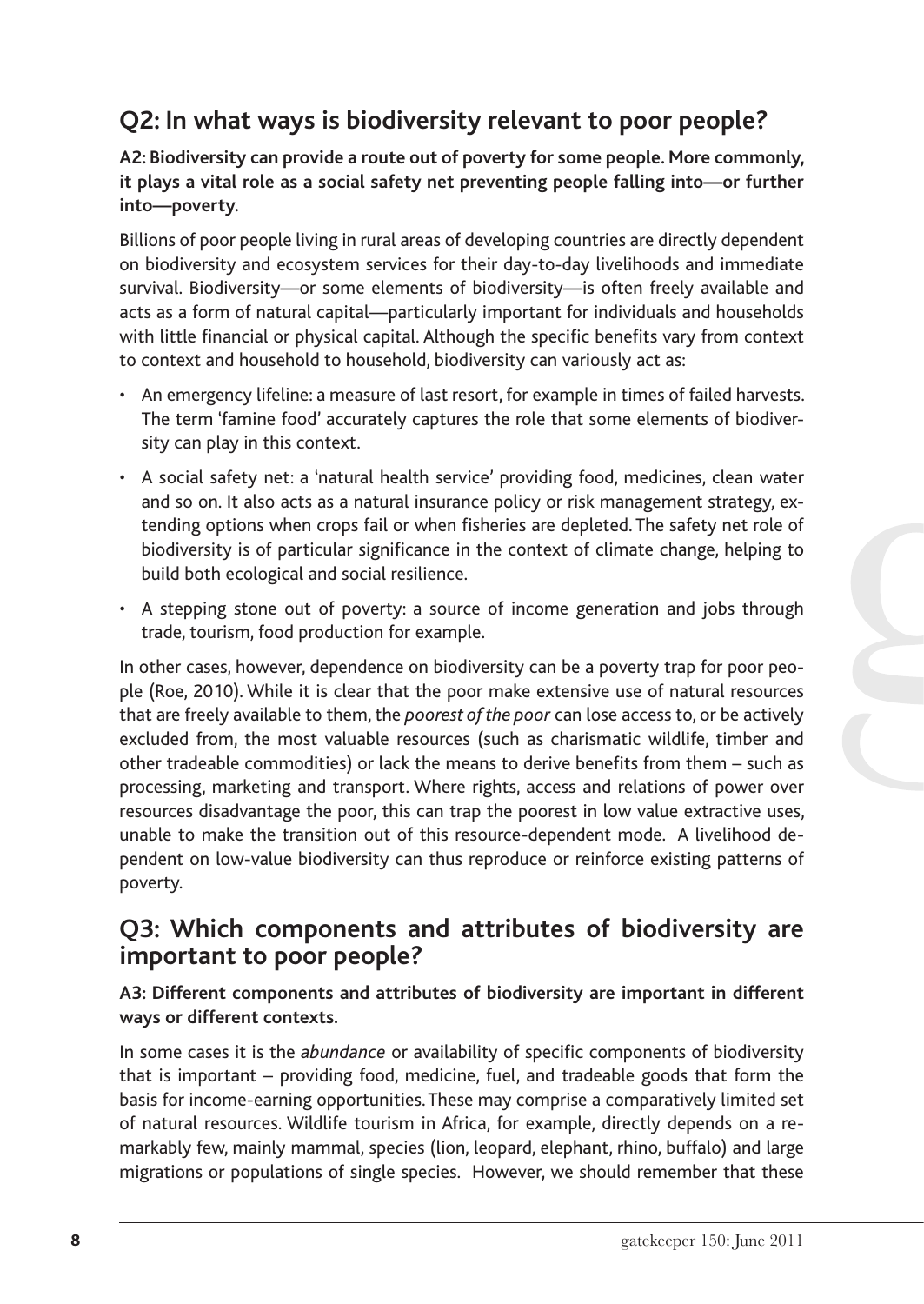species do not exist in a vacuum – their survival depends on the continued presence of the ecological complexes they inhabit, and these complexes themselves depend on a diverse, resilient resource base. Nevertheless, the current body of evidence suggests that, in terms of *direct uses* of biodiversity, the poor benefit from the existence of, and access to, biological resources rather than *biodiversity* in its strict sense (Roe, 2010).

There are, however, clear cases where it is *diversity* itself that is important (Box 2). A diverse *range* of resources provides poor people with a risk management strategy—extending their options when crops fail or when fisheries are depleted. Meanwhile, diversity *within* the species on which poor people rely (both wild and cultivated) enhances their resilience to stresses such as climate change. For example traditional varieties of agricultural crops have a higher degree of genetic diversity than modern varieties (as well as requiring fewer inputs of labour and chemicals). This high genetic diversity can result in higher, and more consistent, yields (especially on the marginal land typically occupied by the poor; Roe, 2010).

#### **Box 2. A diversity of resources is important on a day-to-day basis**

**Research by IUCN (the International Union for the Conservation of Nature) found that villagers in northeast Lao relied on over 56 types of medicinal plants, 40 species of trees, 34 different kinds of wild vegetables, 15 different bamboos as well as a variety of mushrooms, wild fruits, grasses, palms and vines to meet their everyday needs.**

**Source: Emerton, 2005.**

In other cases it is biodiversity's (a) 'regulating services', such as flood and disease control; (b) 'cultural services' such as spiritual and recreational benefits; and (c) 'supporting services' like nutrient cycling that are important. And largely overlooked is the role of the many millions of microbes and invertebrate species, representing perhaps 95% of total species and genetic biodiversity, critically underpinning the services that biodiversity provides, and the linkages between them. It is microbes and invertebrates (e.g. pollinating insects like bees), as well as plants, that underpin agriculture, forestry, and fisheries delivering productive ecosystem goods and services in the sectors relied on by the poor. Loss of biodiversity can affect these support systems and the interactions among them.

## **Q4: Do the poor rely more on biodiversity than other people?**

**A4: We all ultimately depend on biodiversity in its broadest sense, but poor people are more directly dependent, because of their limited ability to purchase alternatives (e.g., food, medicines, insurance policies).** 

Evidence from The Economics of Ecosystems and Biodiversity (TEEB) initiative<sup>3</sup> shows that if the economic value of biodiversity is calculated, its relative contribution to poor people—referred to as the 'GDP of the Poor'—is far greater than its contribution to national economies in general.

<sup>3</sup> A major international initiative to draw attention to the global economic benefits of biodiversity, to highlight the growing costs of biodiversity loss and ecosystem degradation; see www.teebweb.org.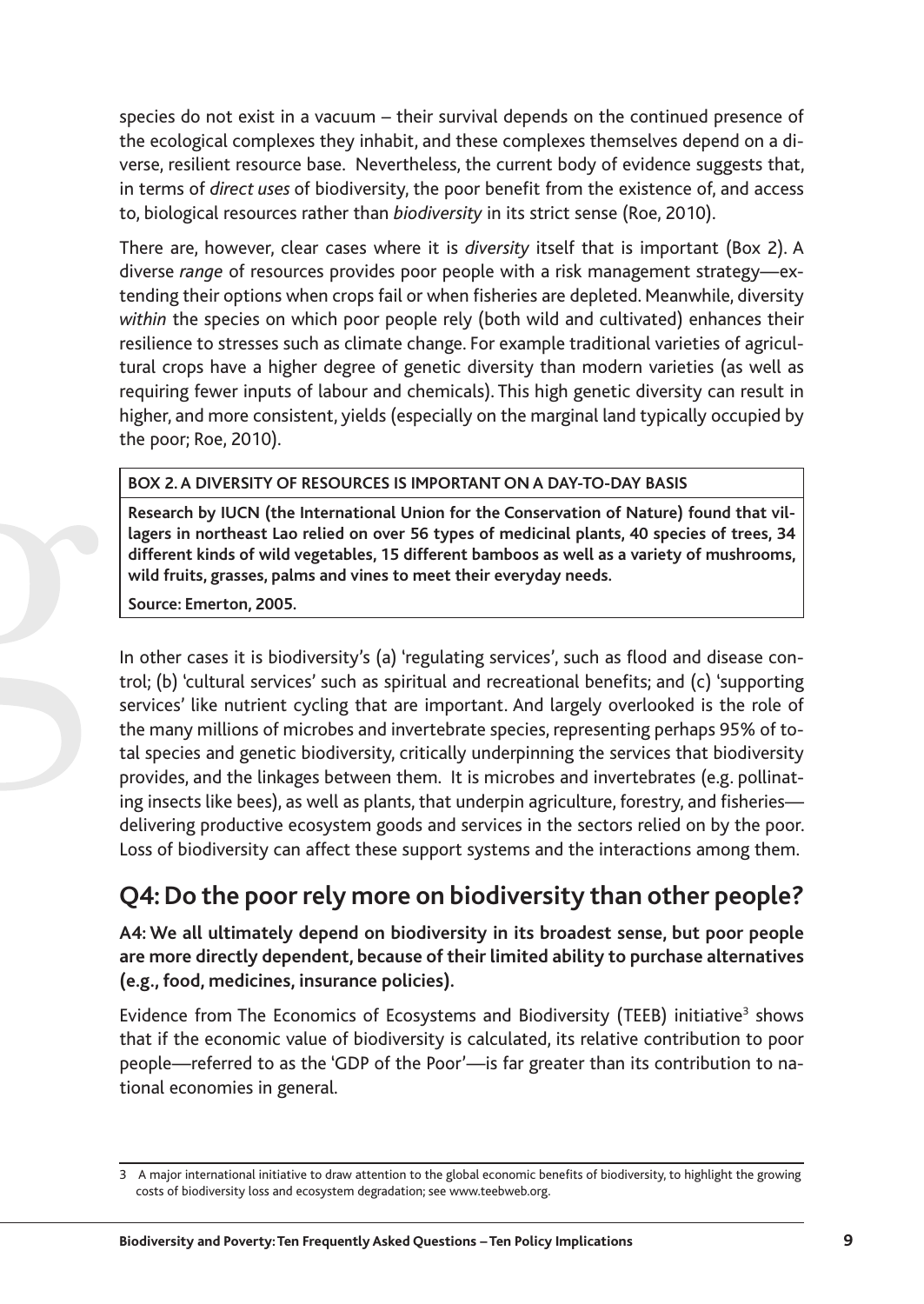In developing countries the majority of the poor (75%) live in rural areas where their dependence on biodiversity is even more pronounced because of their physical location and the nature of their livelihood activities: small scale farming, hunting, collecting and trading in forest products and so on. Drylands, for example, are home to some of the poorest people on the planet; the average infant mortality rate (one of the Millennium Development Goal—MDG—indicators) in dryland developing countries is at least 23% greater than in non-dryland countries. The two billion dryland inhabitants—at least one million of whom are considered poor or severely poor—are directly affected by the quality and maintenance of biodiversity and ecosystem services, and face high levels of climatic risk (UNDP/UNCCD, 2010). Similarly, the world's 300 million or so indigenous people are amongst the most cash poor. Almost one million depend almost entirely on forests for food, shelter, clothing, fresh water, medicines and other basic necessities.

Within these broad categories of 'poor people' there is mixed evidence as to whether it is the *relatively* richer or poorer groups that are the most dependent on biodiversity. In terms of direct, consumptive or commercial use of biodiversity, the poorest of the poor tend to rely most on products that have limited commercial value—usually because they are often denied access by more powerful groups to more commercially valuable resources. However, it seems that the poor have a higher dependence on biodiversity as a *risk* management strategy or *insurance* mechanism. For example, levels of conservation of agricultural biodiversity and crop genetic resources tend to diminish as incomes and/ or connectedness to markets increase (Roe, 2010).

The **urban poor** are less directly dependent on biodiversity but are still reliant on ecosystem services—particularly waste processing and detoxification, regulation of water and air quality, as well as those that support small-scale agricultural production.

# **Q5: Can biodiversity conservation actions benefit the poor?**

#### **A5: They can, but only if designed with the poor in mind.**

The debate about whether or not *biodiversity* benefits the poor is often confused with whether biodiversity *conservation* benefits the poor. The two are not the same. Because many of the rural poor depend directly on biodiversity for their day-to-day livelihoods, it would seem logical that protecting biodiversity can ensure it continues to support livelihoods. However, any conservation intervention may make poor people worse off if it is not carefully designed. For example, unless local land and resource rights are strong and clear, strict enforcement of protected areas and bans on resource use may actually increase local incidence of poverty through the loss of resource access. If conservation is to take account of the needs of the poor then there must be appropriate safeguards to ensure that poor people are not made worse off, or their rights infringed.

Even where conservation actions are designed to benefit the poor, there may still be winners and losers among the poor—for example men may be better able to take advantage of some opportunities than women; certain castes or other social groups may take precedence over others; some activities, like tourism, may be adversely affected by others, like hunting; the least-well connected may be overlooked for job opportunities.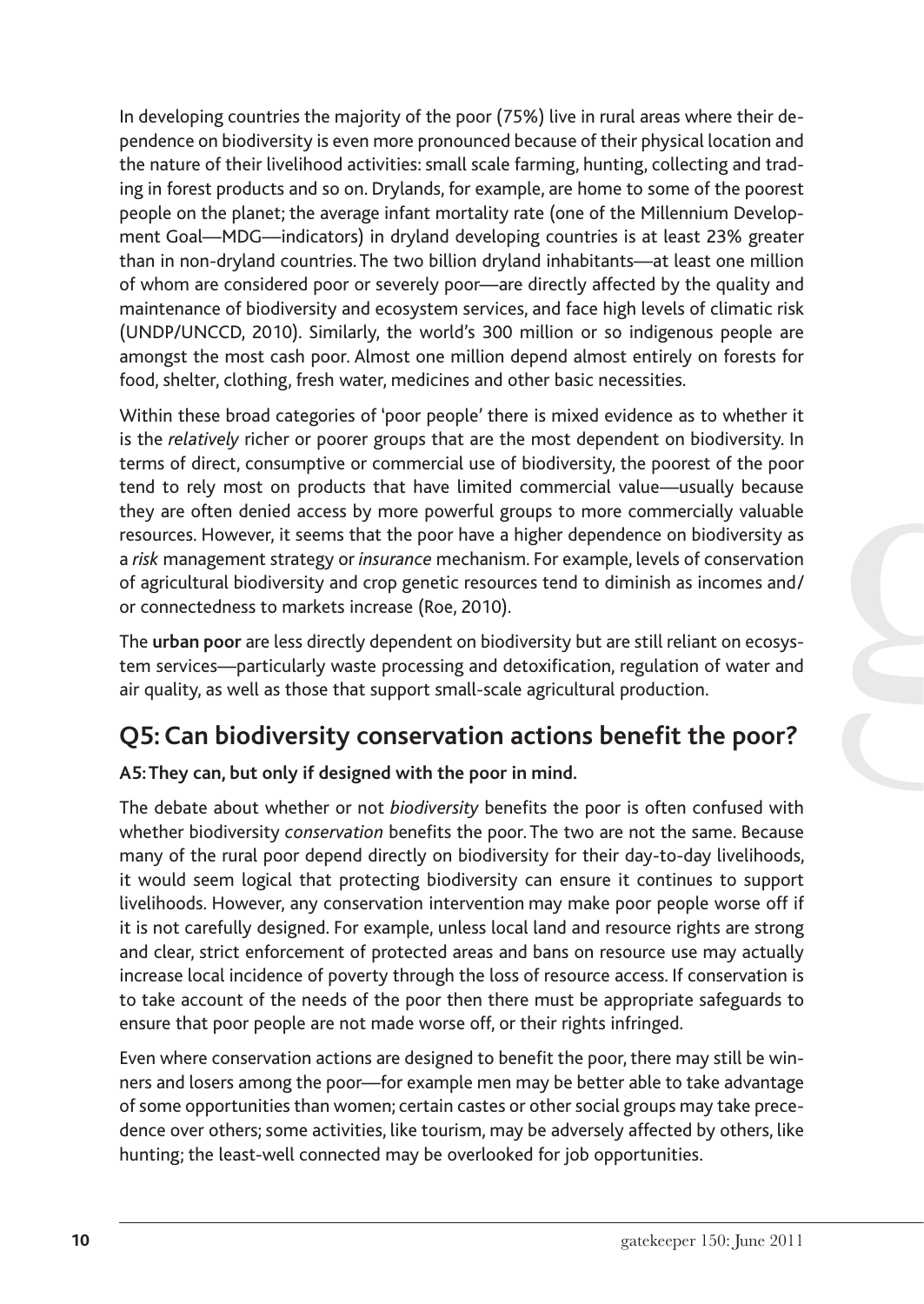Figure 2 provides examples of different approaches to conservation that have greater or lesser poverty impacts. These are not necessarily mutually exclusive.

|                                                                    | Approach                                                             | Description                                                                                                                                                                                           | <b>Examples</b>                                                                                                                                                                                                                                 |
|--------------------------------------------------------------------|----------------------------------------------------------------------|-------------------------------------------------------------------------------------------------------------------------------------------------------------------------------------------------------|-------------------------------------------------------------------------------------------------------------------------------------------------------------------------------------------------------------------------------------------------|
| Overarching objective moves from conservation to poverty reduction | Poverty reduc-<br>tion as a tool for<br>conservation                 | Recognition that pov-<br>erty is a constraint<br>to conservation and<br>needs to be addressed<br>in order to deliver con-<br>servation objectives                                                     | <b>Alternative</b><br>income<br>projects;<br>generating<br>many integrated con-<br>servation and develop-<br>ment projects; many<br>community-based con-<br>servation approaches                                                                |
|                                                                    | Conservation<br>'does<br>that<br>no<br>harm'<br>to<br>poor<br>people | Recognition that con-<br>servation<br>have<br>can<br>negative<br>impacts on<br>and<br>that<br>the<br>poor<br>compensation is re-<br>quired where these oc-<br>cur and/or to mitigate<br>their effects | Social impact assess-<br>ments prior to protect-<br>ed area designations;<br>compensation for wild-<br>life damage; provision<br>locally acceptable<br>of<br>alternatives or com-<br>pensation when access<br>to resources lost or re-<br>duced |
|                                                                    | Conservation<br>that generates<br>benefits for poor<br>people        | <b>Conservation still seen</b><br>as the overall objective<br>but designed so that<br>benefits for poor peo-<br>ple are generated                                                                     | sharing<br>Revenue<br>schemes around pro-<br>tected areas; employ-<br>ment of local people in<br>conservation jobs; com-<br>munity conserved areas                                                                                              |
|                                                                    | Conservation as<br>a tool for pov-<br>erty reduction                 | Poverty reduction and<br>social justice issues are<br>the overall objectives.<br><b>Conservation is seen as</b><br>a tool to deliver these<br>objectives                                              | Conservation of medic-<br>inal plants for health-<br>care, wild species as<br>food supplies, sacred<br>groves; pro-poor wild-<br>life tourism                                                                                                   |

**Figure 2: A typology of pro-poor conservation** 

**Source: Updated from Roe and Elliott (2006)**

Furthermore, a focus on cash benefits can obscure the real poverty-reduction potential of conservation. It has been widely documented that communities' reasons vary for engaging in conservation from economic to environmental, political, social and cultural. This is consistent with the idea that poverty does not simply mean low income, but also a deprivation of the many requirements for meeting basic human needs. Participation in conservation can also help promote gender equality—for example if women secure employment in tourism enterprises, participate in community conservation committees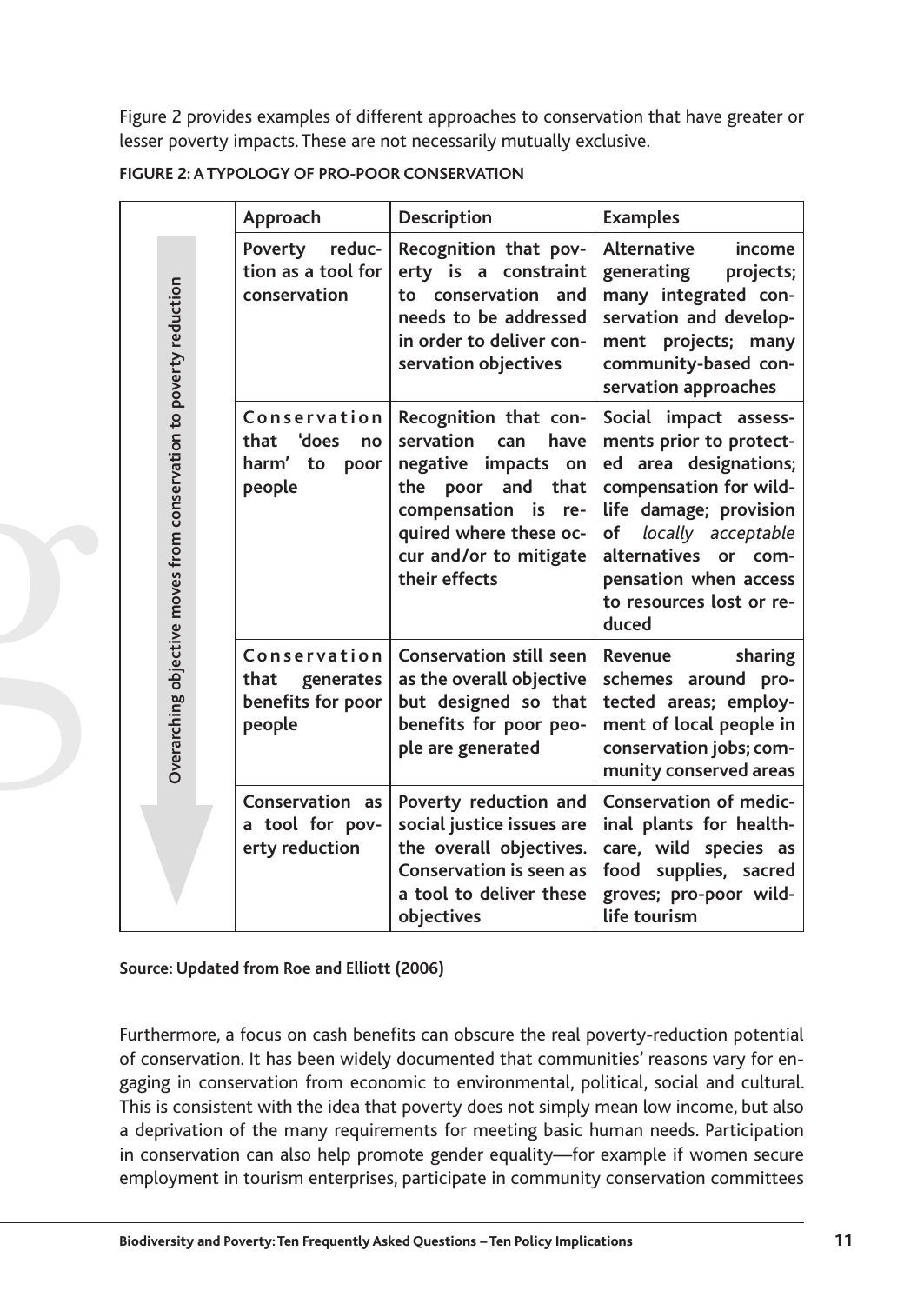and so on, they gain access to cash and an increase of status in the community. This knowledge should help design more appropriate community incentives for conservation partnerships that go beyond cash, and lead to more effective ways of measuring the real human impacts of conservation actions.

# **Q6: Can poor people reap the potential benefits of biodiversity?**

#### **A6: They can, but only if they have clear (and enforceable) access and/or ownership rights.**

Although biodiversity has been described as *"the wealth of the poor"* (WRI, 2005), power imbalances, corruption and inequality generally mean that poor people fail to capture its benefits. In particular, weak land rights so often enable the powerful to ride roughshod over the poor.

Policy and legal frameworks—as well as powerful, vested interests—govern how biodiversity is used and by whom, and often these do little for poor people.

In some cases inappropriate policies or weakly enforced legislation allow the benefits of biodiversity to be 'captured' by those far away from the origin of the biodiversity resource, to the detriment of the poor who are stewards of the resource. For example, plant and animal genetic resources might be exploited by international agriculture and pharmaceuticals industries or other 'bioprospectors'. In these cases the company shareholders reap the benefits with little of the wealth flowing back to the originating countries or the communities whose traditional knowledge has conserved and maintained those valuable resources for generations.

 In other cases, the benefits from valuable resources, such as timber and wildlife species with tourism potential, are captured by *national* governments with little trickle down to the local level. Even when there is a conducive policy which should provide for local benefits, central governments can be reluctant to release control over the most valuable resources (Box 3).

#### **Box 3: Tourism benefits captured by national government despite a wildlife policy favourable to communities**

**Tanzania's 1998 Wildlife Policy calls for devolution of wildlife management to the community through collaborative natural resource management. This is implemented through the creation of Wildlife Management Areas (WMAs) on village lands. However, because of the value of wildlife resources for tourism and hunting the government has taken control over revenues generated by tourism ventures on community lands. This reduces the potential revenues communities are able to capture from these enterprises, as are local incentives for conservation.** 

**Source: Nelson** *et al.***, 2007.**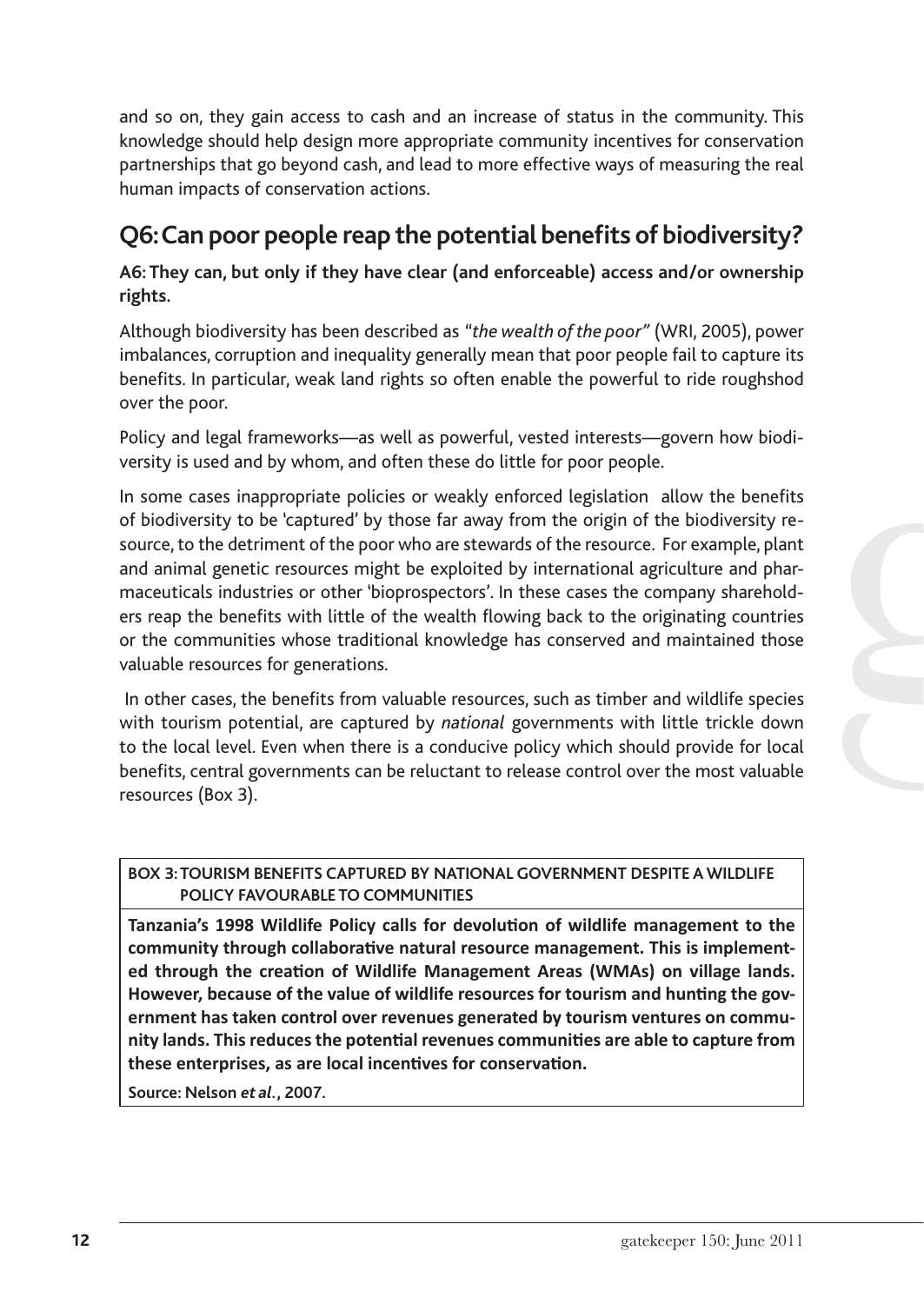Addressing governance failures at the international and national level to ensure benefits reach the local level is not the end of the problem. Despite rights over biodiversity resources being devolved to the local level, often the richer members of the community tend to take advantage of them—a phenomenon known as 'elite capture' (Q4). Local communities may lack the capacity to effectively manage and benefit from these rights.

To address these governance challenges it is particularly important to: a) clarify and strengthen local land and resource rights; b) improve local participation in, and transparency over, decision making; and c) strengthen national and local resource management institutions.

## **Q7: How can poor people benefit more from biodiversity?**

**A7. If rights, capacity and governance are favourable, there are a number of opportunities at different scales—from scaling up successful local initiatives to taking advantage of new international policies and protocols such as those agreed by the CBD and UNFCCC.** 

At the local level, there are many examples of small-scale initiatives such as eco-tourism and other community-based enterprises that have been very successful and which—under the right conditions—could be replicated elsewhere, or scaled up (see Elliott and Sumba, 2011). The commercialisation of biodiversity-based products, or BioTrade,<sup>4</sup> is increasingly recognised as one of a number of strategies for improving livelihoods opportunities, especially in rural areas where opportunities can otherwise be limited.

At the national level, policies, institutions and processes are amongst the most important mediating factors in the biodiversity-poverty relationship (Figure 3), not least because they are keys for enabling economic development. Since most of the world's biodiversity occurs outside protected areas in lands dedicated to various economic production activities—including agriculture, forestry, fisheries, mining and tourism—the integration, or 'mainstreaming', of biodiversity-friendly objectives into these production sectors constitutes an important opportunity for reducing biodiversity loss while maintaining local economic development. But as the OECD (2008) points out, better management of biodiversity will not necessarily lead to poverty reduction: *"what is needed are conducive political, institutional and governance frameworks."* These mediating factors at different levels must be well-understood and addressed for interventions to reach their intended objectives.

<sup>4</sup> See www.biotrade.org.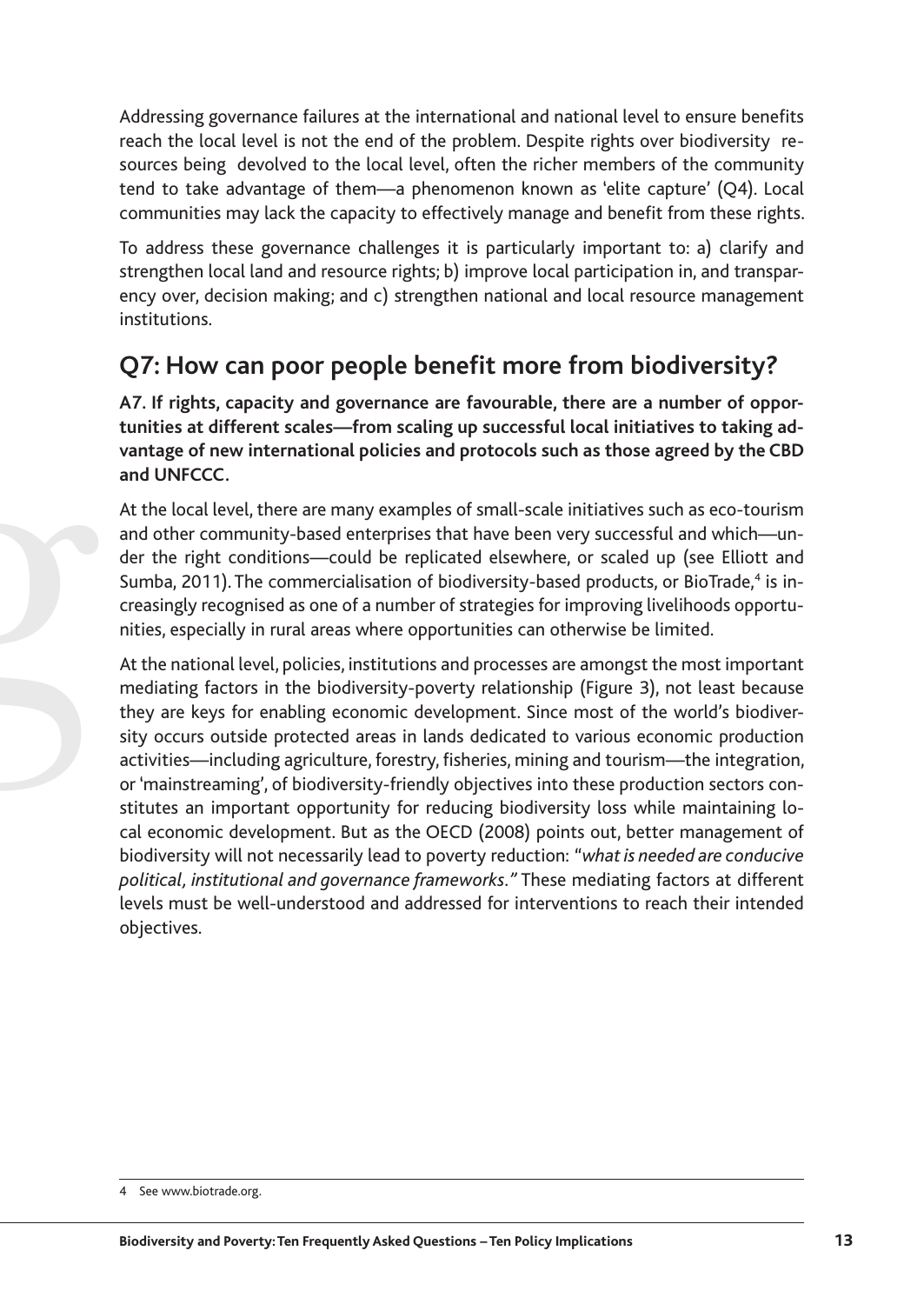#### **Figure 3: Social and environmental factors allowing the poor to benefit from biodiversity**



**Source: Adapted from Tekelenburg** *et al.***, 2009.**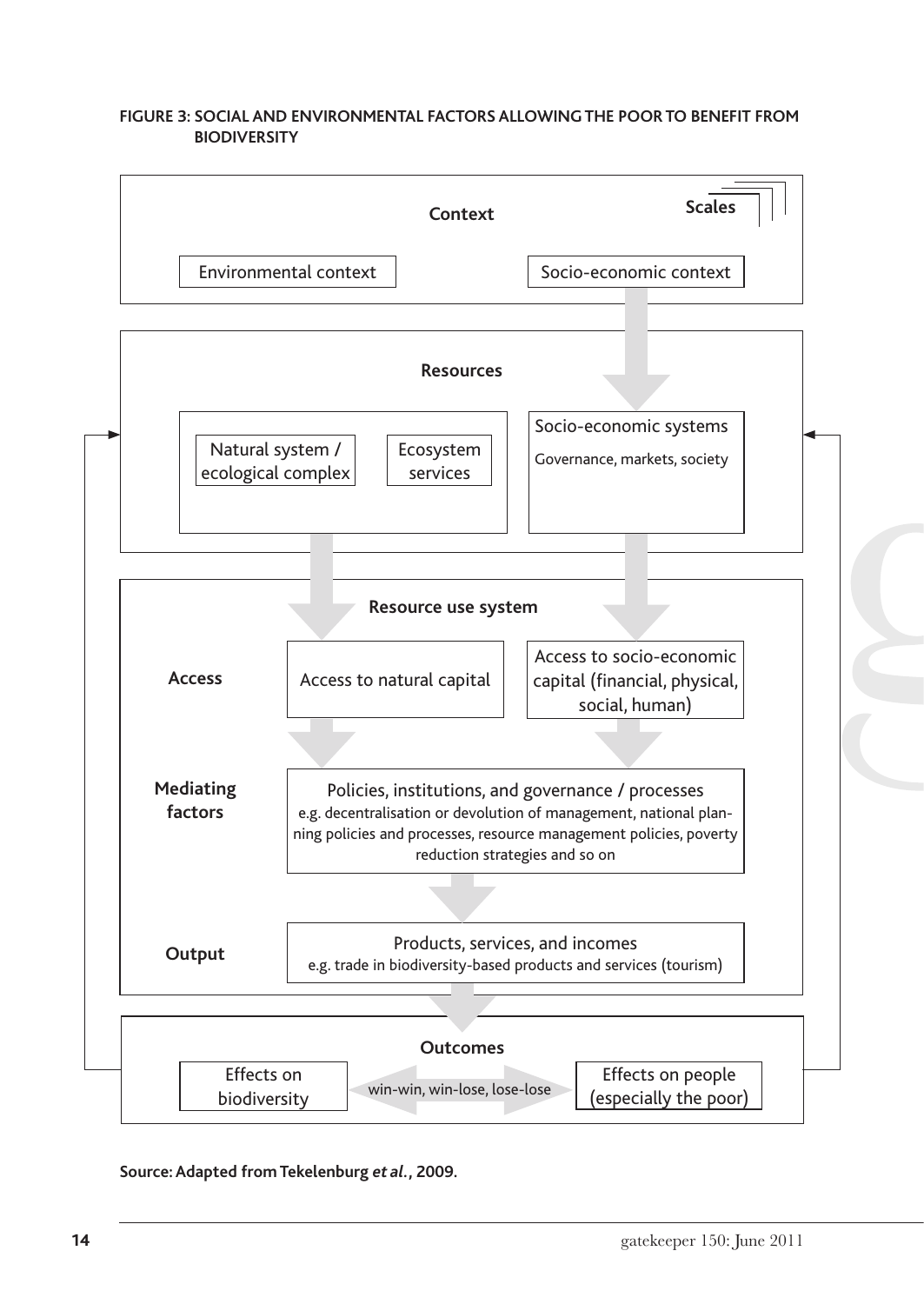There are also significant opportunities to be unlocked through various international frameworks that a re being implemented in individual countries via national legislation (Box 4).

#### **Box 4. Recent international moves for enabling the poor to benefit from biodiversity**

*The Nagoya Protocol on Access and Benefit Sharing* **is an international agreement for sharing the benefits from the use of genetic resources fairly to ensure sustainable use. This will include creating appropriate access to genetic resources, the transfer of relevant technologies and funding, while taking into account all rights over those resources and technologies. It was adopted by the Conference of the Parties to the Convention on Biological Diversity at its 10th meeting on 29 October 2010 in Nagoya, Japan. See www.cbd.int/abs.**

**Deforestation and forest degradation, through agricultural expansion, conversion to pastureland, infrastructure development, destructive logging, fires etc., account for nearly 20% of global greenhouse gas emissions. The international instrument known as** *REDD***—short for** *Reducing Emissions from Deforestation and forest Degradation***—is being promoted by the UN Framework Convention on Climate Change (UNFCCC) to reward developing countries for forest conservation in order to prevent these emissions. Depending on how the payment system is structured there is potential for forest dwellers to benefit from their conservation efforts—so long as the governance and institutional challenges indentified in Q6 are addressed. See the Center for International Forestry Research (CIFOR) website: www.forestsclimatechange.org/** 

## **Q8: Does poverty contribute to biodiversity loss?**

**A8: At the global level the main driver of biodiversity loss is consumption and demand from developed countries. But in specific rural areas it can also be caused by the poorest who are forced to prioritise short-term survival over longer-term sustainability.**

Globally, the world's richest 20% of people account for 80-90% of total private consumption expenditures, while the poorest 20% account for a minuscule 1.3% (UNDP/ UNCCD 2010). Per capita use of resources is far higher in the United States, Europe and Australia than it is in poor, biodiversity-rich countries. It is this consumption that is driving the conversion of natural habitat to provide the world with cheap tropical timber, cattle-feed, and edible oils—often with little if any benefit accruing to local poor people in the process. The growing demand for soya, beef, timber and palm oil is accelerating the loss of tropical forests, for example.

However, extreme poverty can force the poorest to damage biodiversity when their immediate survival depends on it. At the local scale this can result in a vicious cycle of dependency and degradation, particularly in areas of high population density and in places experiencing climatic stress. Poor people's reliance on natural resources, and the lack of alternatives to which to turn in times of stress, can lead to levels of use which degrade the very assets on which their survival depends. Improved local governance and control over resources may help address such situations, but ultimately solutions lie in either de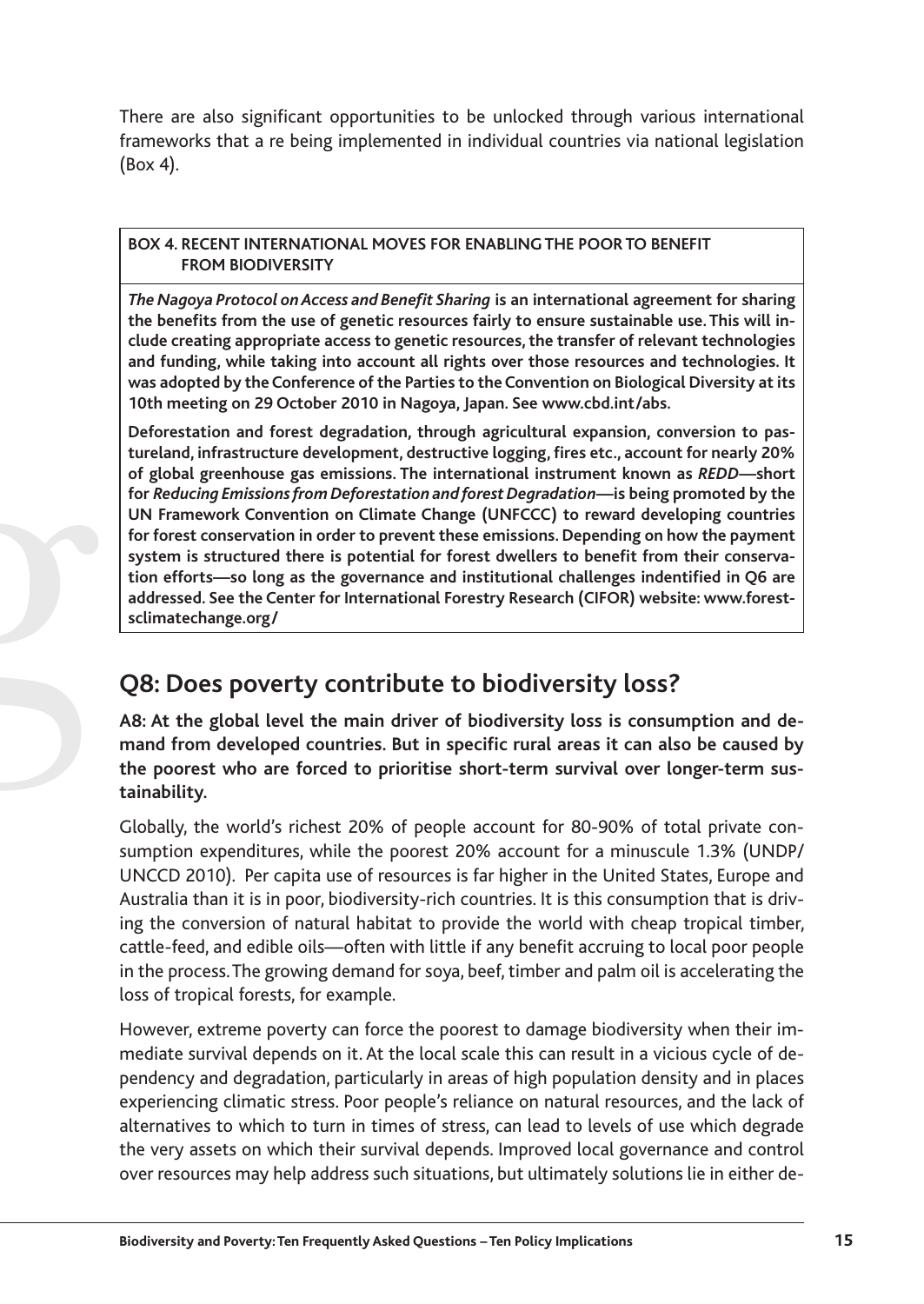veloping technologies which can enhance productivity (Box 5) or providing alternatives (employment, substitute goods and services) which help take the pressure off natural systems.

#### **Box 5: New technologies can help meet biodiversity and poverty objectives**

**Collaboration between Nature Uganda and BirdLife International has improved the lives of poor fishing communities on Lake Victoria's Musambwa Islands, whilst conserving the globally important breeding colony of Grey-headed Gull (***Larus cirrocephalus***). Over-harvesting of eggs was threatening the gull population, and the limited availability of wood for smoking fish to preserve them whilst awaiting transport to the mainland was creating both environmental and economic difficulties. The project helped the fishermen with new technology (refrigeration and ice boxes) which has reduced the need for fish smoking and hence for fuelwood. Institutional strengthening helped to create a local organisation that was able to negotiate and enforce rules on egg harvesting. As a result of these and other measures, fishermen's net incomes have increased, vegetation is regenerating, and the number of gulls breeding on the island has increased three-fold.** 

**Source: Thomas, 2011**

### **Q9: Does lifting people out of poverty lead to biodiversity loss?**

#### **A9: Not necessarily—it depends on whether biodiversity is appropriately valued and targeted in the process.**

Neither the *process* of poverty reduction (development) nor the *outcome* (greater wellbeing, often through more wealth) need necessarily lead to biodiversity loss. Whether they do or not depends on the choices made—in policy, planning, and at the individual level. Some development strategies—such as the massive clearance of tropical forests for oil palm plantations—are at the expense of some of the richest biodiversity in the world. The infrastructure often associated with development, such as roads, provides important access to markets and services for poor people, allowing them to add value to local resources. However, they can—and do—also open up natural areas and their resources for settlement and exploitation.

There are, however, promising examples of national development strategies that are founded on the conservation and sustainable use of biodiversity. For example, biodiversity is considered a comparative advantage in national development and economic growth by Costa Rica, Namibia (Box 6), Bhutan, Peru and Viet Nam, among others. Tourism, wildlife and protected areas, indigenous natural products, various forms of agriculture and fisheries, sustainable forestry, and other approaches are increasingly used in mainstream development strategies. In such countries, biodiversity has increased alongside economic growth and poverty reduction, demonstrating that these are not necessarily inversely related.

Beyond the national context and within specific localities, the impacts of poverty reduction on biodiversity depend on the choices people make when they are less poor. There is evidence, however, that where local institutions for natural resources management are strong, where people have rights over their resources, and where biodiversity has value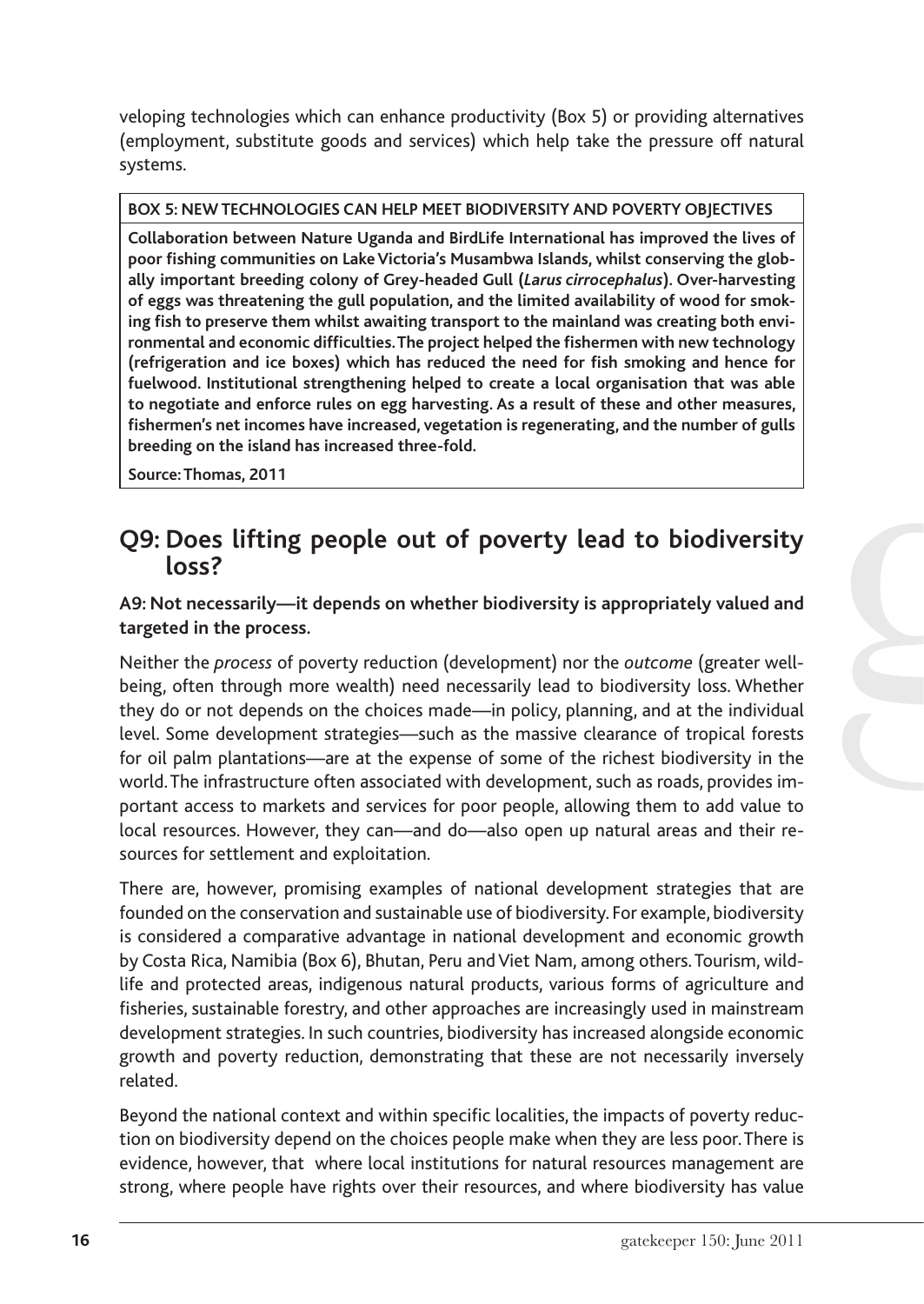(economic, social, cultural) people will often seek to ensure conservation over the long term.

**Box 6: Wildlife key to achieving Namibia's Third National Development Plan** 

**Namibia's 3rd National Development Plan (NDP3) rests on 8** *"key result areas"* **including one on natural resources and environmental sustainability. Wildlife-based tourism is seen as fundamental to achieving the plan, which describes it as** *"a viable vehicle for poverty reduction, rural development, bio-diversity protection and overall economic growth"***.** 

**Source: National Planning Commission, 2008.**

# **Q10: Can measures to conserve biodiversity and reduce pov- erty reduction go hand in hand?**

**A10: Yes, although in many cases trade-offs are inevitable—the better these are understood the easier they will be to manage.**

At the local level it is clear that the relationship between biodiversity conservation and poverty reduction is played out differently in different contexts and different localities. It is naïve to expect win-win solutions everywhere. In every context and each location there are likely to be trade-offs—both between conservation and poverty reduction goals and within each of those goals. These may be temporal (e.g. benefits now, costs later); spatial (benefits here, costs there) or beneficiary-specific (some people, species or ecosystem services win; others lose). How significant these trade-offs are depends largely on how aligned or misaligned the interests of conservation and of poor people really are. Yet ensuring a less antagonistic and more supportive relationship between the two is possible. It is often the way in which conservation is carried out, as much as the components of biodiversity that are targeted, that can determine the effect on poverty (Q5). For example, protected areas are highlighted time and again as a potential threat to poor people, but there are many different types of often under-recognised protected areas, including community conserved areas, biosphere reserves and sustainable development reserves, that do not exclude people and which provide benefits for poor communities.

The nature of trade-offs will also be affected by the scale at which conservation interventions occur. Adopting a landscape-level approach to conservation enables tradeoffs to be more effectively managed, balancing strictly protected areas at one end of a continuum (in which poor people are compensated for any loss of access to resources) with sustainably-managed production areas at the other (recognising that much of the world's biodiversity occurs outside of protected areas).

Equally as important is collaboration amongst the different organisations that have either conservation or poverty reduction at the core of their mission. Given the scarce financial resources for both biodiversity conservation and poverty reduction, working together and sharing responsibility for both agendas are likely to be the most effective ways to balance trade-offs and ensure different voices and heard and different priorities met.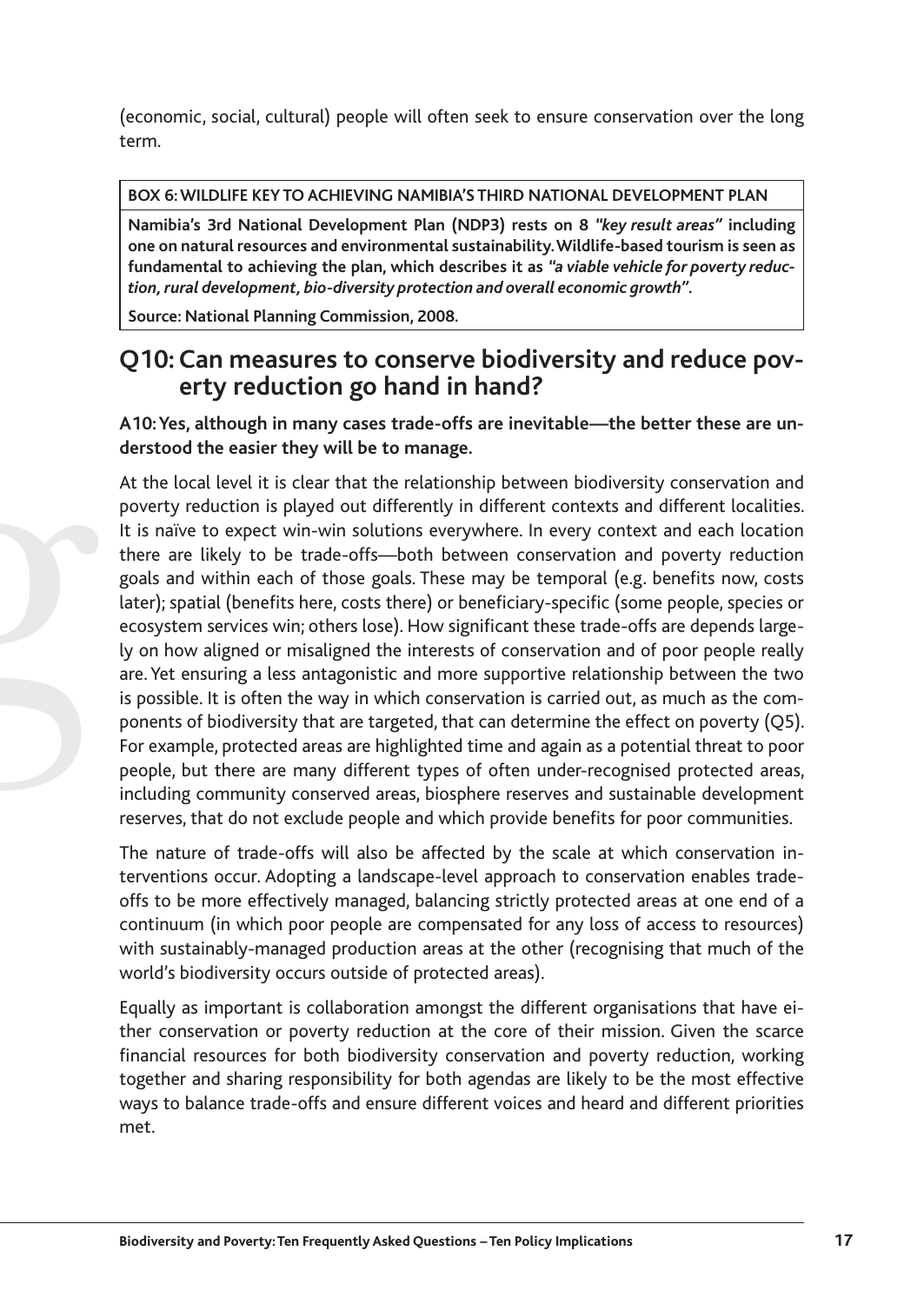# Policy implications

The importance of sustaining the environment for development has been recognised for decades, but only relatively recently have the more specific links between biodiversity, conservation and poverty reduction been explored and debated in policy circles. The Convention on Biological Diversity (CBD)—and its 193 signatory countries—have been at the forefront. The Preamble recognises that *"economic and social development and poverty eradication are the first and overriding priorities of developing countries"* (CBD, 1993). In 2002, ten years after its inception, parties to the CBD agreed *"to achieve by 2010 a significant reduction of the current rate of biodiversity loss at the global, regional and national level as a contribution to poverty alleviation and to the benefit of all life on earth"* (CBD, 2010). This target was integrated into the MDGs in 2006. Poverty continues to be central to the new CBD Strategic Plan for the period 2011-2020. Its mission is *"to take effective and urgent action to halt the loss of biodiversity in order to ensure that by 2020 ecosystems are resilient and continue to provide essential services, thereby securing the planet's variety of life, and contributing to human well-being, and poverty eradication…."* (CBD, 2010).

However, not only are many development choices (e.g. maximising food production) often incompatible with biodiversity conservation, on a purely biophysical level, but also current economic models mean that the environment is not fully valued in decisionmaking (Millennium Ecosystem Assessment, 2005; Tekelenburg *et al.*, 2009). Many strategies for addressing poverty goals are thus likely to accelerate biodiversity loss unless the values of biodiversity and ecosystem services are factored in.

Integrating biodiversity in all such choices ('mainstreaming') requires not just better dialogue between environment and development communities at the national and international level, and better integration of agendas, but also vertical co-ordination and coherence between global and regional agreements, national policies and local implementation. The approach being taken by the UNDP-UNEP Poverty Environment Initiative<sup>5</sup> is an example of this beginning to happen. However, both biodiversity conservation and poverty reduction are highly political issues, and it is important to bear in mind the political context when thinking about the conditions for success, or when processes for achieving integration and trade-offs are being promoted and used.

# Ten conclusions for policy makers

Our 10 questions highlight 10 conclusions and policy implications—relevant at all levels and to a variety of different actors:

1. Absolute clarity is needed in how different definitions of poverty, biodiversity and conservation are being used and interpreted in different contexts to ensure that complex issues are not confused and misrepresented.

<sup>5</sup> See www.unpei.org.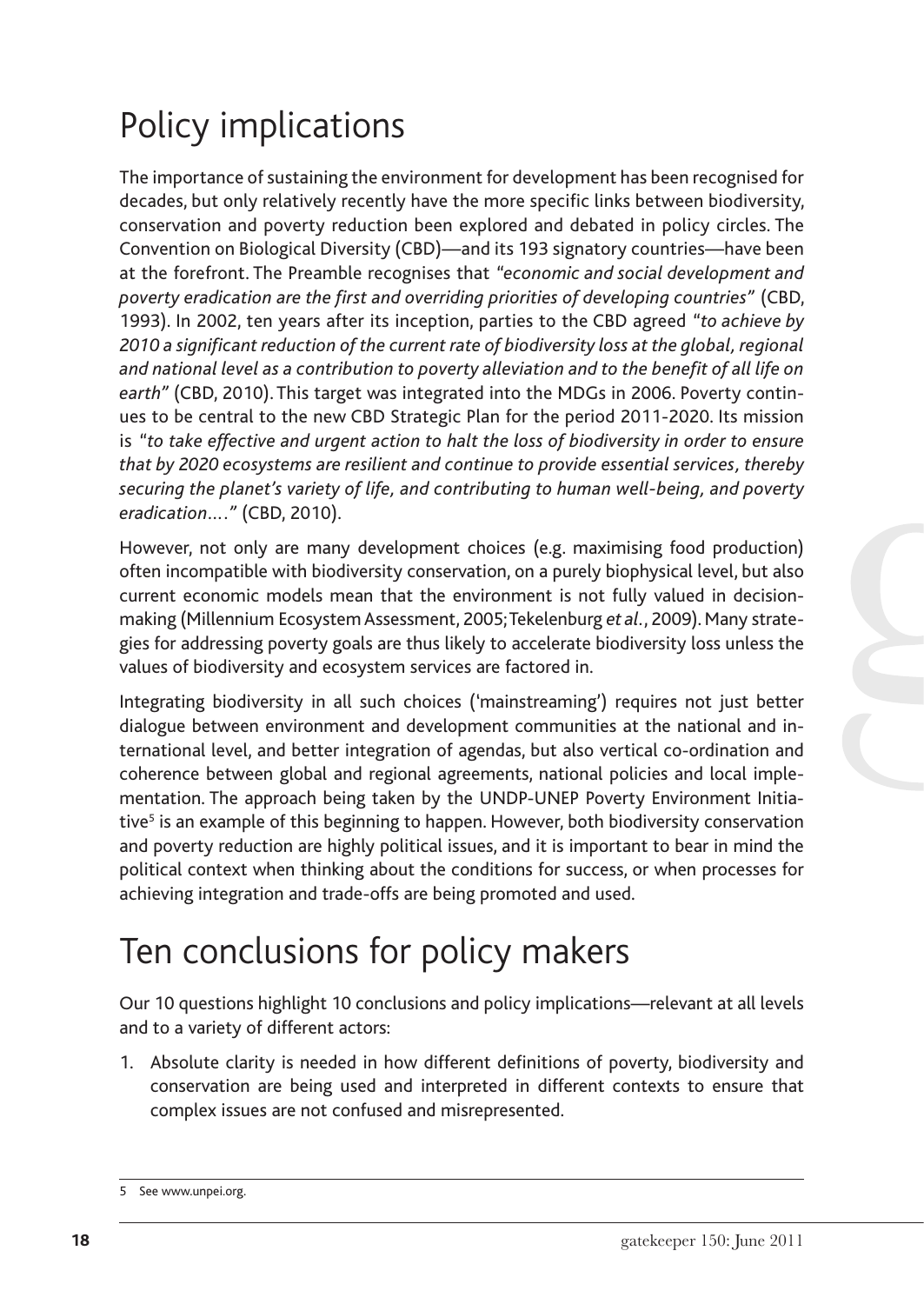- 2. Greater policy attention to how biodiversity can help prevent poverty would be valuable. In many cases its contribution to poverty *reduction* has tended to be overstated but its major contribution to poverty *prevention* has been somewhat overlooked.
- 3. Ensuring that conservation efforts give as much attention to 'intangible' biodiversity (e.g., 'production' biodiversity such as microbes, invertebrates and also plant genetic resources) as to endangered species—which are most often prioritised by conservation interventions—would increase their relevance to the poor.
- 4. Ensuring conservation contributes to poverty alleviation means conserving biodiversity in the places where poor people live, ensuring that poor people are not denied access to the biodiversity-based goods and services on which they depend, and putting in place policies which conserve the components of biodiversity on which poor people's resilience is based.
- 5. Including safeguards in the design of conservation policy and projects will ensure that poor people are not made worse off, or their rights infringed.
- 6. Pro-poor conservation requires good governance (or 'good enough' governance) at all levels—international, national and local—in order to address perverse political structures and processes. In particular it requires: a) stronger local land and resource rights; b) improved local participation in, and transparency over, decision making; and c) stronger national and local resource management institutions.
- 7. Improving national and international policy frameworks, combined with conducive governance and institutional arrangements, can help scale up the benefits that poor people derive from biodiversity. At national level, the integration, or 'mainstreaming', of biodiversity-friendly objectives into different sectors constitutes a key opportunity for integrating the maintenance of biodiversity with local economic development and poverty reduction.
- 8. Clarity is needed over the balance of global and local pressures driving biodiversity loss in any given context in order to design effective conservation interventions. It may be easier to use policy and legislative mechanisms to target those drivers fed by local poverty, but the impact of global consumption patterns cannot be overlooked.
- 9. There are good examples of countries increasingly using biodiversity in a sustainable way to achieve development goals. These can be drawn upon to minimise the possible negative effects of development and increasing consumption on biodiversity.
- 10. It is not possible to achieve 'win-win' from all situations. A more realistic aim is to 'win more' and 'lose less', being prepared to manage the trade-offs inherent in many conservation-poverty interventions.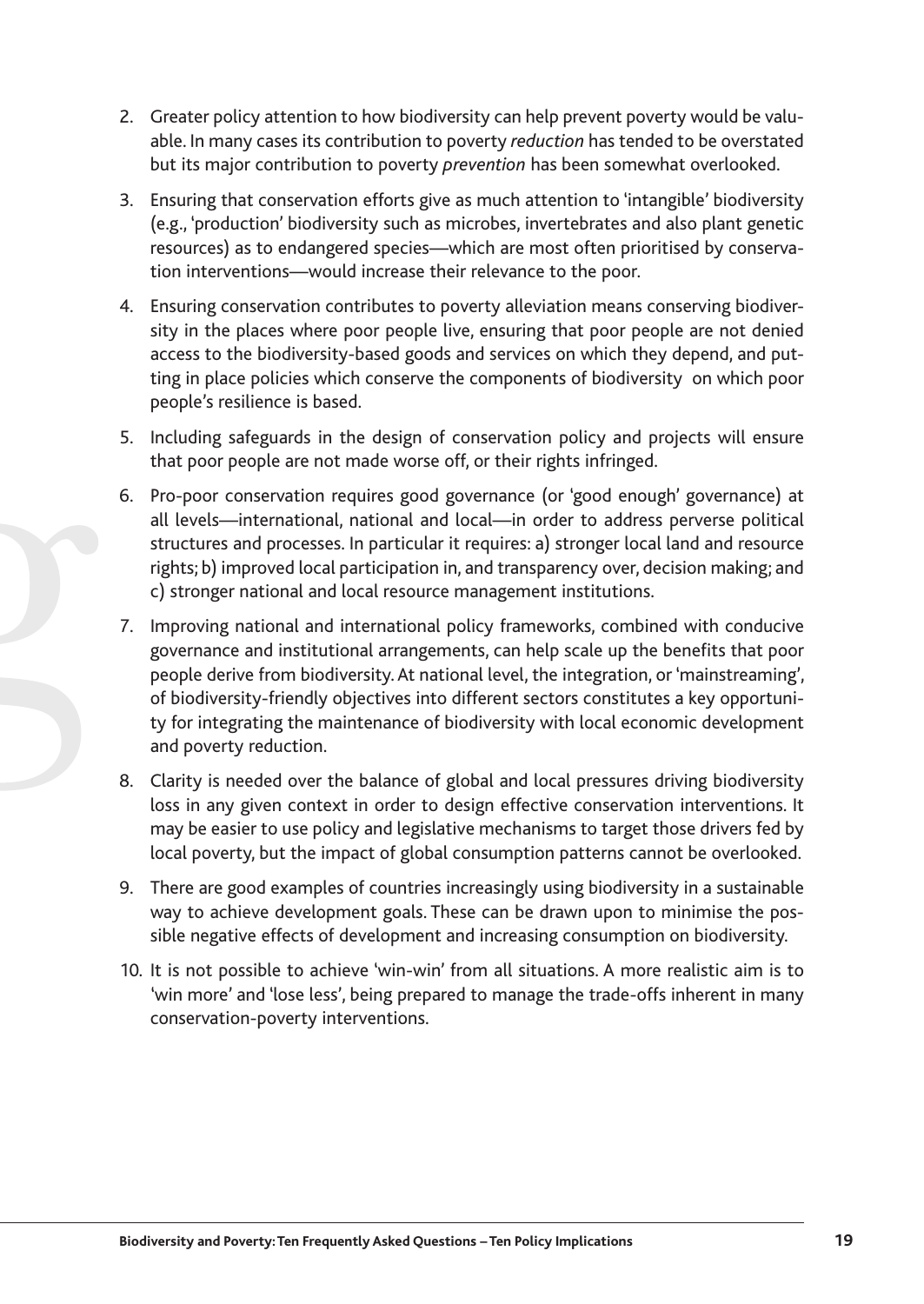# References

CBD (Convention on Biological Diversity). 2010. *COP 10 Decision X/2. Strategic Plan for Biodiversity 2011-2020*. CBD Secretariat, Montreal. Available at www.cbd.int/decision/ cop/?id=12268.

CBD. 1993. *Convention on Biological Diversity.* CBD Secretariat, Montreal. Available at www.cbd.int/convention/text/

Elliott, J. and Sumba, D. 2011. "Conservation Enterprise—What Works, Where and for Whom?". In *Gatekeeper* 151, IIED, London.

Emerton, L. 2005. *Making the Economic Links between Biodiversity and Poverty Reduction: The Case of Lao PDR.* The World Conservation Union (IUCN), Ecosystems and Livelihoods Group Asia, Colombo.

King, K. and Palmer, R. 2007, *Skills Development and Poverty Reduction: A State of the Art Review.* European Training Forum, Turin.

Millennium Ecosystem Assessment. 2005. *Ecosystems and Human Well-being: Biodiversity Synthesis.* World Resources Institute, Washington DC. Available at www.maweb.org.

National Planning Commission. 2008. *Third National Development Plan (NDP3) 2007/2008 - 2011/12 Volume I Executive Summary.* Republic of Namibia, Windhoek. Available at www.npc.gov.na/docs/NDP3\_Executive\_Summary.pdf

Nelson, F., Nshala, R. and Rodgers, W. 2007. "The Evolution and Reform of Tanzanian Wildlife Management". In: *Conservation and Society* 5: 232-261.

OECD (Organisation for Economic Co-operation and Development). 2001. *The DAC Guidelines: Poverty Reduction*. OECD, Paris. Available at www.oecd.org/dataoecd/47/14/2672735.pdf.

OECD. 2008. *Natural Resources and Pro-Poor Growth*. OECD, Paris. Available at www.oecd. org/dataoecd/61/43/42440224.pdf.

Roe, D. (ed) 2010. "Linking Biodiversity Conservation and Poverty Alleviation: A State of Knowledge Review", *CBD Technical Series* 55, Secretariat of the CBD, Montreal. Available at www.cbd.int/doc/publications/cbd-ts-55-en.pdf

Roe, D. and J. Elliott. 2006. "Pro-poor conservation: The elusive win-win for conservation and poverty reduction?" *Policy Matters* 14: 53-63.

Roe, D. and J. Elliott. 2010. "The Earthscan Reader in Poverty and Biodiversity Conservation". *Earthscan Reader Series*, Earthscan, London.

Roe, D., Walpole, M. and Elliott, J. 2010. *Linking Biodiversity Conservation and Poverty Reduction—What, Why and How?* Report of the Zoological Society of London Symposium, ZSL, London. Available at http://povertyandconservation.info/docs/20100901\_ZSL\_Symposium\_Report.pdf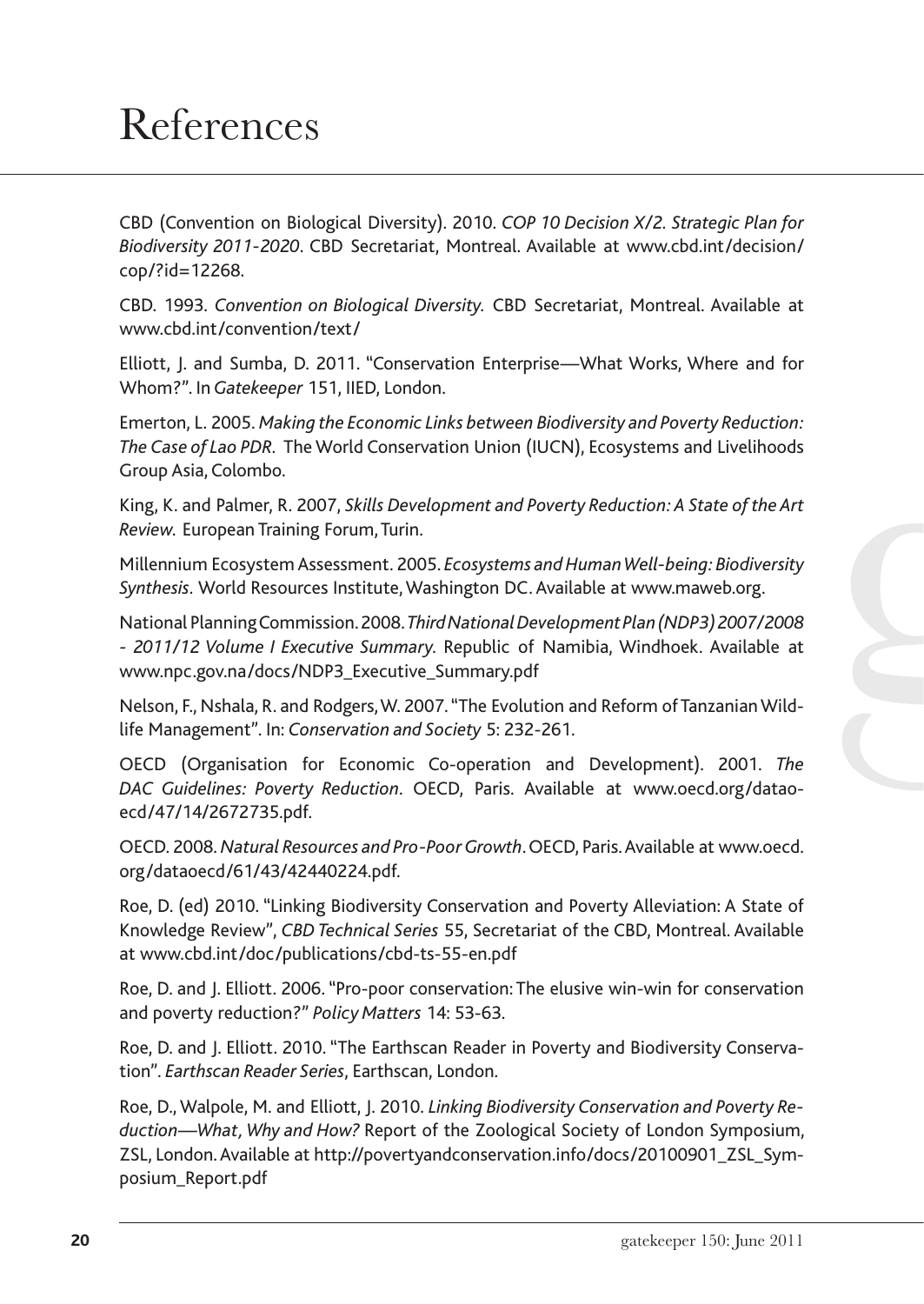Tekelenburg, A, ten Brink, BCE. and Witmer, MCH. 2009. *How do Biodiversity and Poverty Relate? An explorative study*. The Netherlands Environmental Agency.

Thomas, D. 2011. "Poverty, biodiversity and local organisations: lessons from BirdLife International". *Gatekeeper 152.* IIED, London.

UN General Assembly. 2010. "Secretary-General, at High-Level Meeting, Stresses Urgent Need to Reverse Alarming Rate of Biodiversity Loss, Rescue 'Natural Economy'". *Press Release General Assembly* GA/10992 ENV/DEV/1158 22 Sept 2010. UN, New York. Available at www.un.org/News/Press/docs/2010/ga10992.doc.htm

UNDP (United Nations Development Programme) and UNCCD (United Nations Convention to Combat Desertification). 2010. *The Forgotten Billion: MDG Achievement in the Drylands*, UNDP, New York. Available at: www.unccd.int/media/docs/Forgotten%20Billion. pdf.

WRI (World Resources Institute). 2005. *The Wealth of the Poor: Managing Ecosystems to Fight Poverty*. WRI, Washington DC.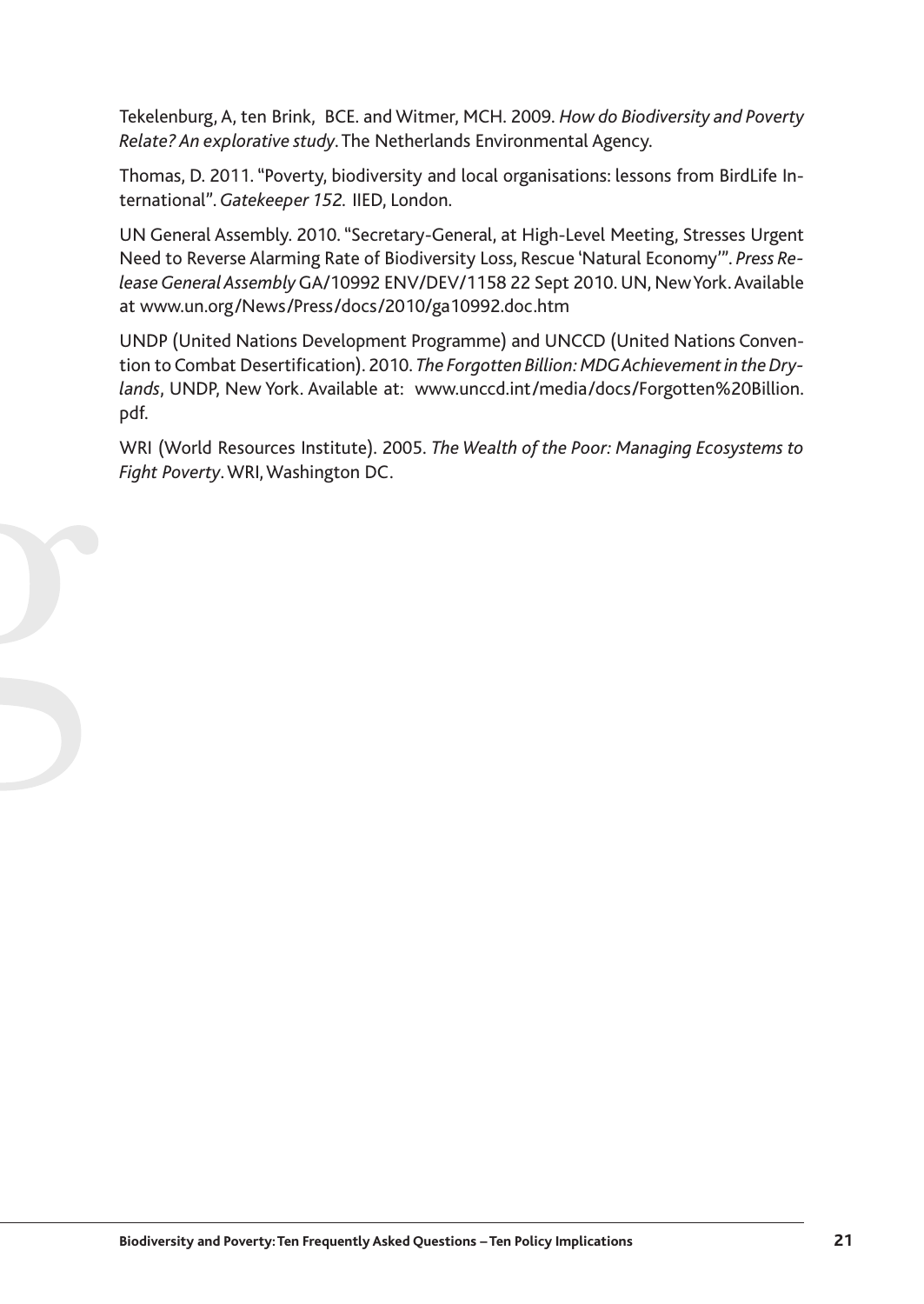#### **PREVIOUS GATEKEEPER PAPERS**

The Gatekeeper Series has been published since 1987. Here we list the most recent titles. These, plus many earlier titles, can be downloaded free from our website: www.iied.org/pubs/

#### **SUBSCRIBINGTO THE GATEKEEPER SERIES**

To receive the Gatekeeper Series regularly, individuals and organisations can take out a subscription. Subscribers receive nine Gatekeeper papers a year. Subscriptions are free. For more details or to subscribe contact: IIED, 3 Endsleigh Street, London, WC1H 0DD, UK. Email gatekeeper@iied.org Tel: +44 020 7388 2117; Fax +44 020 7388 2826, or complete the online order form at www.iied.org

#### **OTHER IIED PUBLICATIONS**

For information about IIED's other publications, contact: EarthPrint Limited, Orders Department, P.O. Box 119, Stevenage, Hertfordshire SG1 4TP, UK Fax: +44 1438 748844 mail to: orders@earthprint.co.uk

There is a searchable IIED bookshop database on: www.iied.org/pubs

**90. Woodlots, Woodfuel and Wildlife: Lessons from Queen Elizabeth National Park, Uganda. 2000.**  Tom Blomley

**91. Borders, Rules and Governance: Mapping to catalyse changes in policy and management. 2000.**  Janis B. Alcorn

**92. Women's Participation in Watershed Development in India. 2000.**  Janet Seeley, Meenakshi Batra and Madhu Sarin

**93. A Study of Biopesticides and Biofertilisers in Haryana, India. 2000.**  Ghayur Alam

**94. Poverty and Systems Research in the Drylands. 2000.**  Michael Mortimore, Bill Adams and Frances Harris

**95. Forest Management and Democracy in East and Southern Africa: Lessons From Tanzania. 2001.**  Liz Alden Wily

**96. Farmer Learning and the International Research Centres: Lessons from IRRI. 2001.**  Stephen Morin, Florencia Palis, Karen McAllister, Aida Papag, and Melina Magsumbol

**97. Who Benefits From Participatory Watershed Development? Lessons From Gujarat, India. 2001.**  Amita Shah

**98. Learning Our Way Ahead: Navigating Institutional Change and Agricultural Decentralisation. 2001.**  Clive Lightfoot, Ricardo Ramírez, Annemarie Groot, Reg Noble, Carine Alders, Francis Shao, Dan Kisauzi and Isaac Bekalo

**99. Social Forestry versus Social Reality: Patronage and community-based forestry in Bangladesh. 2001.**  Niaz Ahmed Khan

**100. Global Restructuring, Agri-Food Systems and Livelihoods. 2001.**  Michel P. Pimbert, John Thompson and William T. Vorley with Tom Fox, Nazneen Kanji and Cecilia Tacoli

**101. Social Networks and the Dynamics of Soil and Water Conservation in the Sahel. 2001.**  Valentina Mazzucato, David Niemeijer, Leo Stroosnijder and Niels Röling

**102. Measuring Farmers' Agroecological Resistance to Hurricane Mitch in Central America. 2001.**  Eric Holt-Giménez

**103. Beyond Safe Use: Challenging the International Pesticide Industry's Hazard Reduction Strategy. 2001.**  Douglas L. Murray and Peter L. Taylor

**104. Marketing Forest Environmental Services – Who Benefits? 2002.**  Natasha Landell-Mills

**105. Food Security in the Context of Crisis and Conflict: Beyond Continuum Thinking. 2002.**  Benedikt Korf and Eberhard Bauer

**106. Should Africa Protect Its Farmers to Revitalise Its Economy? 2002.**  Niek Koning

**107. Creating Markets with the Poor: Selling Treadle Pumps in India 2003.**  Frank van Steenbergen

**108. Collaborative Forest Management in Kyrgyzstan: Moving from top-down to bottom-up decisionmaking. 2003.**  Jane Carter, Brieke Steenhof, Esther Haldimann and Nurlan Akenshaev

**109. The Contradictions of Clean: Supermarket Ethical Trade and African Horticulture. 2003.**  Susanne Freidberg

**110. Risking Change: Experimenting with Local Forest Management Committees in Jamaica. 2003.**  Tighe Geoghegan & Noel Bennett

**111. Contract Farming in India: Impacts on women and child workers. 2003.**  Sukhpal Singh

**112. The Major Importance of 'Minor' Resources: Women and Plant Biodiversity. 2003.**  Patricia Howard

**113. Water For All: Improving Water Resource Governance in Southern Africa. 2004.**  Emmanuel Manzungu

**114. Food Industrialisation and Food Power: Implications for food governance. 2004.**  Tim Lang

**115. Biodiversity planning: Why and how should local opinions matter? 2004.** 

Sonja Vermeulen

**116. Laws, lore and logjams: Critical issues in Indian forest conservation 2005.**  Madhu Sarin

**117. Adapting to Climate Change in East Africa: A strategic approach 2005.** Victor A. Orindi and Laurel A. Murray

**118. Facing up to Climate Change in South Asia. 2005.**  Mozaharul Alam and Laurel A. Murray

**119. State Policies and Land Use in the Chittagong Hill Tracts of Bangladesh. 2006.** 

Golam Rasul

**120. Organic Cotton: A New Development Path for African Smallholders? 2006.**  Simon Ferrigno, Saro G. Ratter, Peter Ton, Davo Simplice Vodouhê, Stephanie Williamson and John Wilson

**121. The Market for Voluntary Carbon Offsets: A new tool for sustainable development? 2005.**  Nadaa Taiyab

**122. Getting the Message Across: Promoting ecological agriculture in Bangladesh. 2006.**  Dipankar Datta and Kamal Kar

**123. Climate Change and Development Links. 2006.**  Saleemul Huq, Hannah Reid and Laurel A. Murray

**124. Mysteries and Myths: De Soto, property and poverty in South Africa. 2006.**  Rosalie Kingwill, Ben Cousins,

Tessa Cousins, Donna Hornby, Lauren Royston and Warren Smit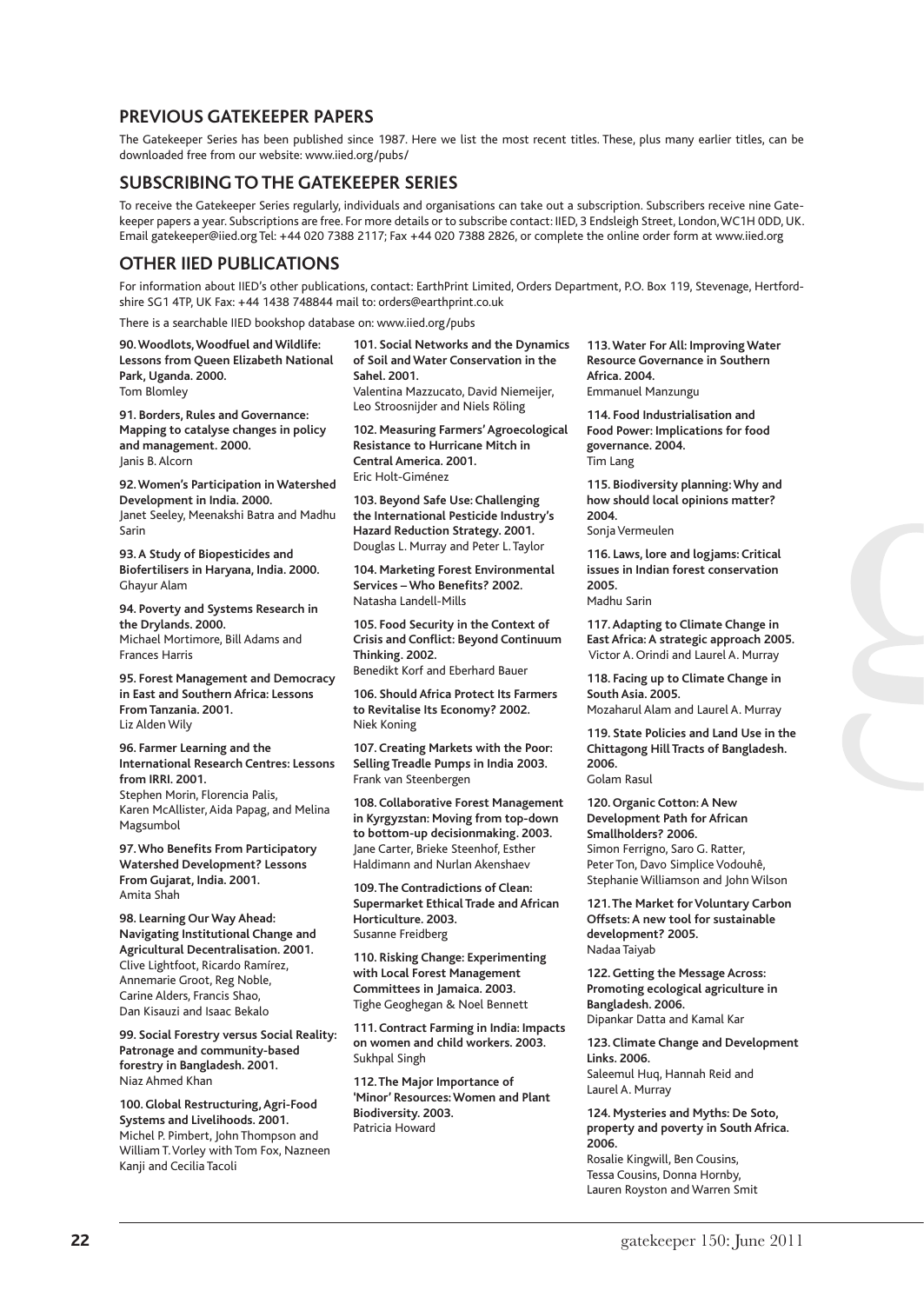**125. Working Together: Forestlinked small and medium enterprise associations and collective action 2006.**  Duncan Macqueen, Sharmistha Bose, Septi Bukula, Cornelius Kazoora, Sharon Ousman, Noemi Porro and Horst Weyerhaeuser

**126. Seed diversity in the drylands: Women and farming in South India. 2006.** 

Carine Pionetti

**127. State-farmer partnerships for seed diversity in Mali. 2006.**  Didier Bazile

**128. Mainstreaming participatory forestry within the local government reform process in Tanzania. 2006.**  Tom Blomley

**129. Banishing the Biopirates: A new approach to protecting traditional knowledge. 2006.**  Krystyna Swiderska

**130. A People's Plan for Biodiversity Conservation: Creative strategies that work (and some that don't). 2006.**  Tejaswini Apte

**131. Legislators and Livestock: Pastoralist parliamentary groups in Ethiopia, Kenya and Uganda. 2007.**  John Morton, John K. Livingstone and Mohammed Mussa

**132. Who benefits from land titling? Lessons from Bolivia and Laos. 2007.**  Susana Lastarria-Cornheil

**133. Keeping CAMPFIRE Going: Political uncertainty and natural resource management in Zimbabwe. 2007.**

Everisto Mapedza

**133. Keeping CAMPFIRE Going: Political uncertainty and natural resource management in Zimbabwe. 2007.** Everisto Mapedza

**134. Land Reform and Rural Territories: Experience from Brazil and South Africa. 2008.**

Julian Quan

**135. Democratising Technology Choices? European Public Participation in Agbiotech Assessments. 2008.** Les Levidow

**136. Underfed, Underpaid and Overlooked: Women, the Key to Food Security in South Asia. 2008.** Nira Ramachandran

**137. Understanding and Supporting the Role of Local Organisations in Sustainable Development. 2008.** David Satterthwaite and Gabriela Sauter

**137a. Association ANDES: Conserving Indigenous Biocultural Heritage in Peru. 2008.**

Alejandro Argumedo and Tammy Stanner

**137b. The Evolution of Casa Pueblo, Puerto Rico: From Mining Opposition to Community Revolution. 2008.** Alexis Massol-González, Avril Andromache Johnnidis and Arturo Massol-Deyá

**137c: IIED-América Latina: neighbourhood credit funds in Buenos Aires, Argentina. 2008.** Florencia Almansi and Andrea Tammarazio

**137d. The Organisation of Rural Associations for Progress, Zimbabwe: Self-reliance for Sustainability. 2008.** Dumisani Nyoni

**137e.The Pastoral Women's Council: Empowerment for Tanzania's Maasai. 2008.**

Maanda Ngoitiko

**137f. The Urban Resource Centre, Karachi. 2008.** Arif Hasan

**137g. The Urban Poor Development Fund in Cambodia: Supporting local and city-wide development. 2009.** Somsak Phonphakdee, Sok Visal and Gabriela Sauter

**137h. Renovation, Not Relocation: The work of the Paguyuban Warga Strenkali (PWS) in Indonesia. 2009.** Wawan Some, Wardah Hafidz and Gabriela Sauter

**137i. Reconstructing Life After the Tsunami: The work of Uplink Banda Aceh in Indonesia. 2009.** Ade Syukrizal, Wardah Hafidz, and Gabriela Sauter

**137j. Uplink Porong: Supporting community-driven responses to the mud volcano disaster in Sidoarjo, Indonesia. 2009.** Mujtaba Hamdi, Wardah Hafidz, and Gabriela Sauter

**137k. The How, When and Why of Community Organisational Support: Uplink Yogyakarta in Indonesia. 2009.** Awali Saeful Thohir, Wardah Hafidz and Gabriela Sauter

**138. Public Participation and Oil Exploitation in Uganda. 2008.** Christoph Schwarte

**139. Unlocking the Potential of Contract Farming: Lessons from Ghana. 2008.** Comfort Kudadjie-Freeman, Paul Richards and Paul C. Struik

**140. Resilience to Climate Change in Patagonia, Argentina. 2008.** Rodrigo José Roveta

**141. Towards Food Sovereignty. 2009** Michel Pimbert

**142. Adaptation to Climate Change: A vulnerability assessment for Sudan. 2009.**

Sumaya Ahmed Zakieldeen

**143. New Hope for Indian Food Security: The System of Rice Intensification. 2009.** Biksham Gujja and T.M. Thiyagarajan

**144. Can Biomass Power Development? 2010.** Keith Openshaw

**145. Putting Pastoralists on the Policy Agenda: Land Alienation in Southern Ethiopia. 2010.** Eyasu Elias and Feyera Abdi

**146. Equity and Social Justice in Water Resource Management in Bangladesh. 2010.** Golam Rasul and A. K. M Jahir Uddin Chowdhury

**147. Participatory Land Use Planning as a Tool for Community Empowerment in Northern Tanzania. 2010.** Ujamaa Community Resource Team

**148. Revisiting Collaborative Forest Management in Kyrgyzstan: What happened to bottom-up decisionmaking? 2010.** Jane Carter, Ennio Grisa, Rysbek Akenshaev, Nurmamat Saparbaev, Patrick Sieber, and Jean-Marie Samyn

**149. Improving Farmer Learning in and for Sustainable Agriculture in Southern Africa. 2010.** Mutizwa Mukute

**150. Biodiversity and Poverty: Ten Frequently Asked Questions – Ten Policy Implications** Dilys Roe, David Thomas, Jessica Smith, Matt Walpole, and Joanna Elliott

**151. Conservation Enterprise: What Works, Where and for Whom?** Joanna Elliott and Daudi Sumba

**152. Poverty, Biodiversity and Local Organisations: Lessons from BirdLife International** David Thomas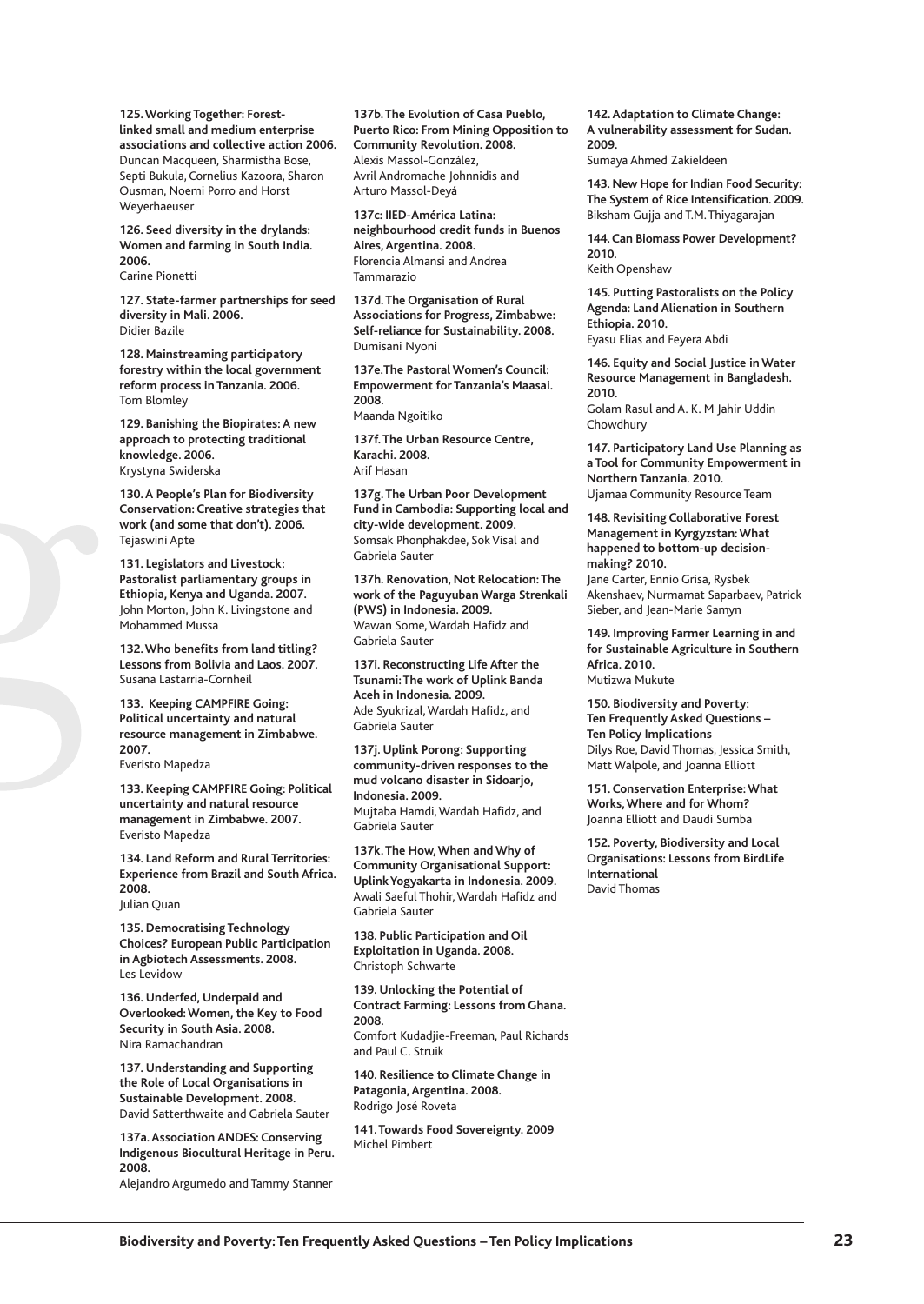# SUBMITTING PAPERS TO THE GATEKEEPER SERIES

**We welcome contributions to the Gatekeeper Series from researchers and practitioners alike. The Series addresses issues of interest to policy makers relating to the broad area of sustainable agriculture and resource management. Gatekeepers aim to provide an informed briefing on key policy issues in a readable, digestible form for an institutional and individual readership largely comprising policy and decisionmakers within aid agencies, national governments, NGOs and research institutes throughout the world. In addition to this primary audience, Gatekeepers are increasingly requested by educators in tertiary education institutions, particularly in the South, for use as course or seminar discussion material.** 

**Submitted material must be of interest to a wide audience and may combine an examination of broad policy questions with the presentation of specific case studies. The paper should conclude with a discussion of the policy implications of the work presented.** 

#### **Style**

**Gatekeepers must be short, easy to read and make simple, concise points.** 

- **Use short sentences and paragraphs.**
- **Keep language simple.**
- **Use the active voice.**
- **Use a variety of presentation approaches (text, tables, boxes, figures/illustrations, bullet points).**
- **Length: maximum 5,000 words**

#### **Abstract**

**Authors should also include a brief summary of their paper – no longer than 450 words.** 

#### **Editorial process**

**Please send two hard copies or an electronic version of your paper. Papers are reviewed by the editorial committee and comments sent back to authors. Authors may be requested to make changes to papers accepted for publication. Any subsequent editorial amendments will be undertaken in consultation with the author. Assistance with editing and language can be provided where appropriate. All illustrations and graphs, etc. should be supplied separately in their original format (e.g. as jpeg files) as well as being embedded within documents. This will allow us to modify the images where necessary and ensure good reproduction of the illustrations in print.** 

**Papers or correspondence should be addressed to: Gatekeeper Editor The Food and Agriculture Team IIED, 3 Endsleigh Street, London WC1H ODD, UK Tel:(+44 020) 7388 2117 Fax: (+44 020) 7388 2826 e-mail: gatekeeper@iied.org**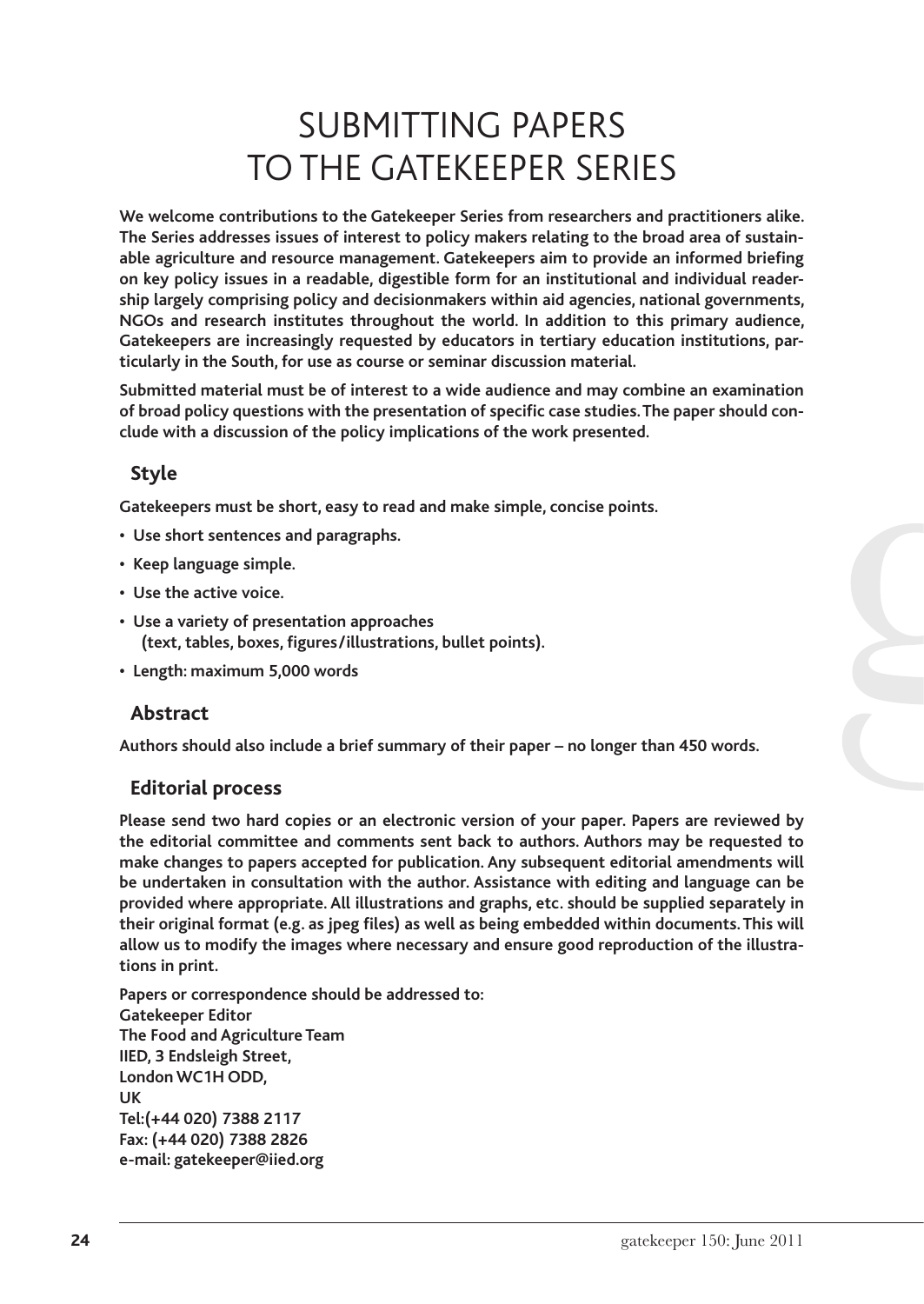**Biodiversity and Poverty: Ten Frequently Asked Questions – Ten Policy Implications 25**